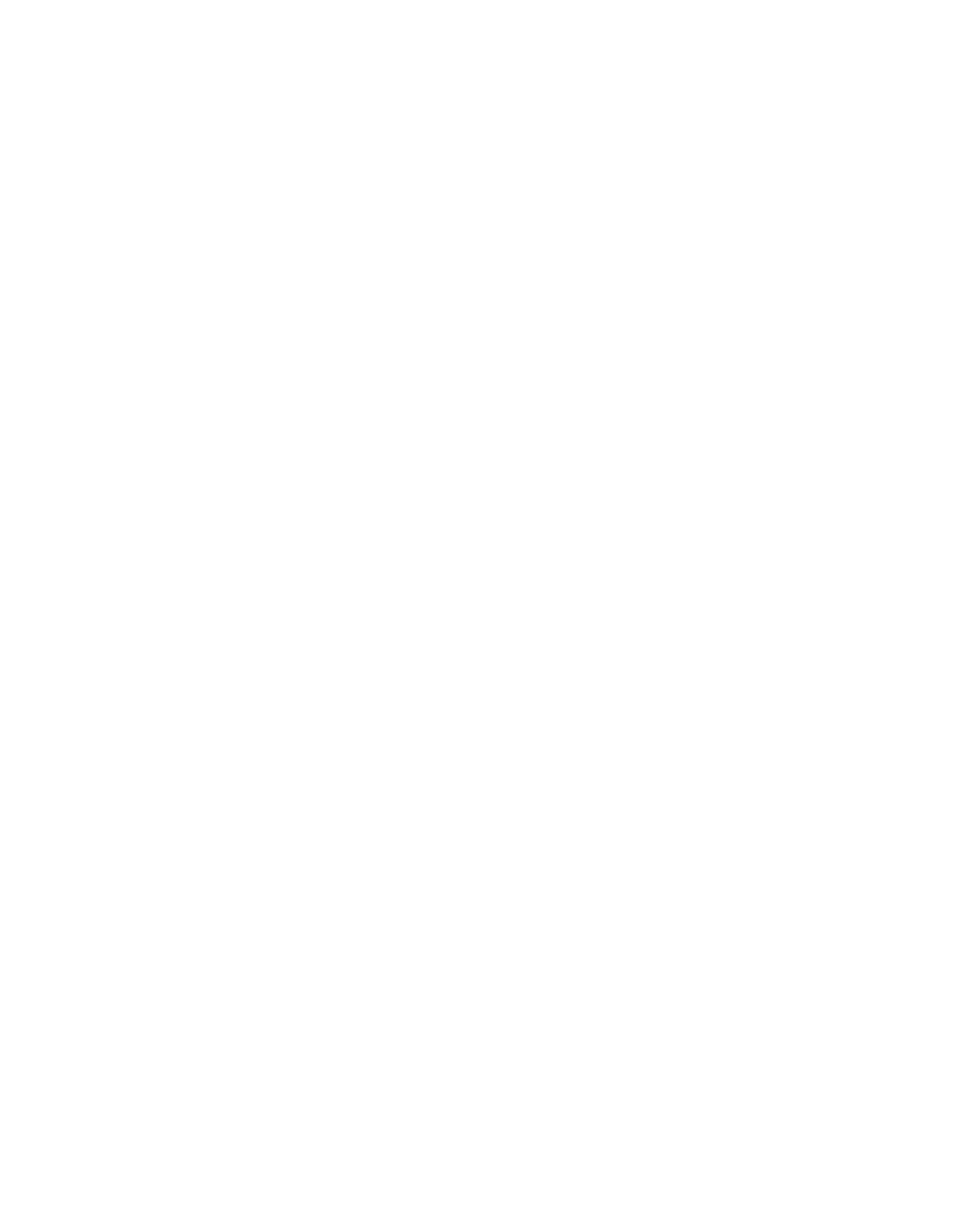# **Table of Contents**

| Ш.        |  |  |
|-----------|--|--|
|           |  |  |
|           |  |  |
| Α.        |  |  |
| <b>B.</b> |  |  |
| V.        |  |  |
|           |  |  |
|           |  |  |
| Α.        |  |  |
| В.        |  |  |
| C.        |  |  |
| D.        |  |  |
| E.        |  |  |
| F.        |  |  |
| G.        |  |  |
| Η.        |  |  |
|           |  |  |
|           |  |  |
|           |  |  |
| Α.        |  |  |
| <b>B.</b> |  |  |
|           |  |  |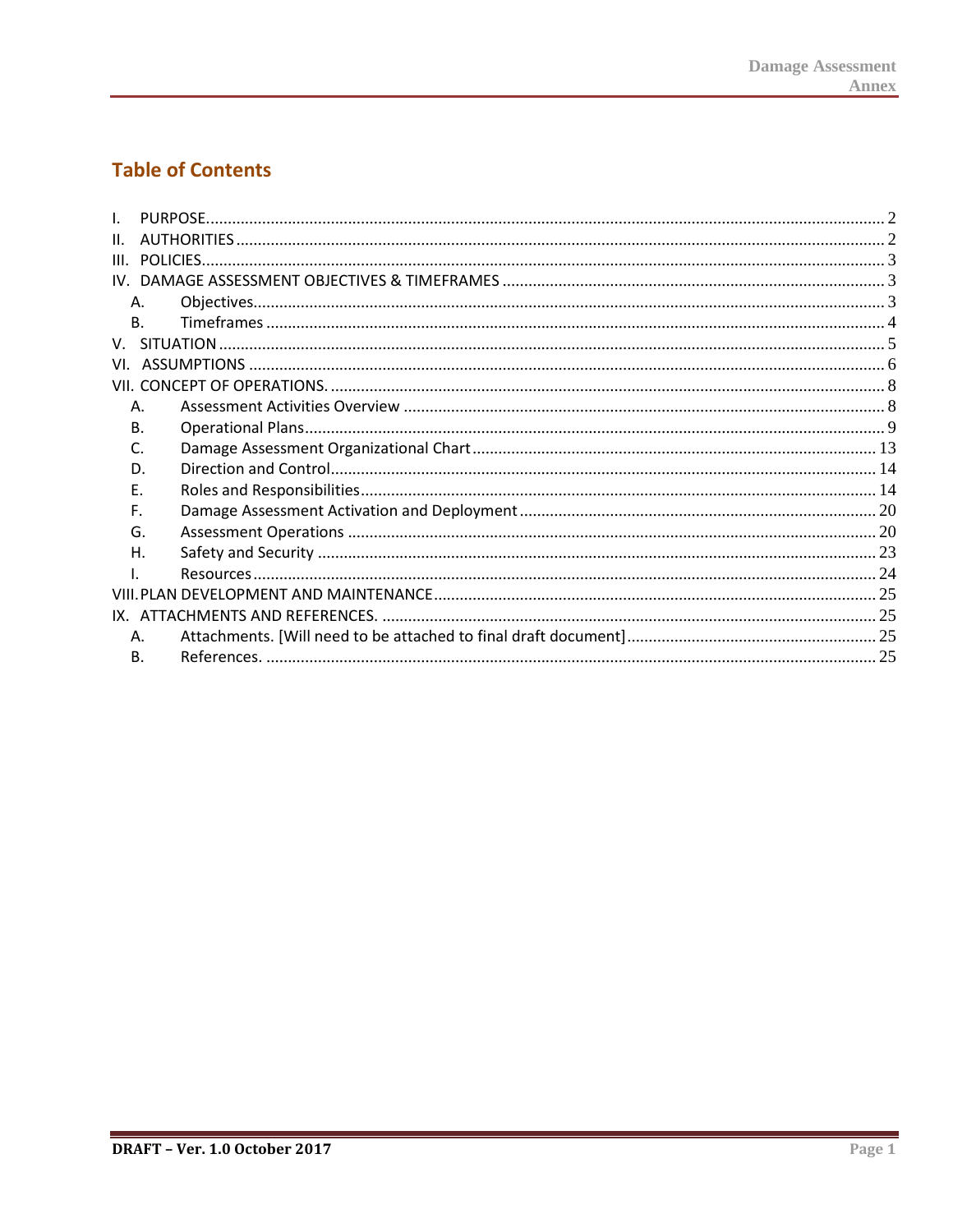# <span id="page-3-0"></span>**I. PURPOSE.**

This Annex is intended to provide a framework for a coordinated effort to assess damage to infrastructure, public property, and private property in Douglas County following a disaster. It augments the county's Emergency Operations Plan (EOP), EOC Operating Procedures, and Recovery Plan.

Damage assessment information will aid Incident Commanders, the EOC and decision makers in prioritizing response activities and allocating resources immediately following an event. The information gained will help to establish priorities for allocation of resources, identify requirements for conducting recovery operations, and provide the basis for requesting state and federal assistance. If additional support is needed, the county's damage assessment efforts would support state and federal processes required for a presidential disaster declaration and would document the county's claims following a declaration.

The purpose of the Damage Assessment Annex is to define the operational concepts, organizational arrangements, responsibilities, and procedures for the accurate assessment and reporting of damage to public and private property resulting from a disaster. This system must meet the needs of the community and meet disaster declaration needs consistent with state and federal criteria.

This annex also provides guidance for the assessment and reporting of physical damage resulting from disasters. Damage assessment will assess the nature and extent of the damage incurred by a disaster within Douglas County.

#### <span id="page-3-1"></span>**II. AUTHORITIES**

- Robert T. Stafford Disaster Relief and Emergency Assistance Act. Public Law 93-288, as amended, 42 U.S.C. 5121 et seq.
- Public Assistance Program and Policy Guide, FP 104-009-2 (Jan. 2016)
- Title 44 of the Code of Federal Regulations (CFR), Emergency Management and Assistance
- Homeland Security Act (Public Law 107-296, as amended, 6 U.S.C. 101 et seq.)
- Homeland Security Presidential Directive 5 (HSPD-5), Directive on Management of Domestic Incidents, February 28, 2003
- National Response Framework, May 2013
- National Incident Management System, December 2008
- FEMA Publication 1, November 2010
- Incident Management and Support Keystone, January 2011
- Presidential Policy Directive 8 (PPD-8), National Preparedness, march 30, 2011
- National Disaster Recovery Framework, September 2011
- National Mitigation Framework, May 2013
- Article IV, Constitution of the State of Colorado, entitled the executive Department
- Title 24, Article 33.5 Part 701 et. seq., Colorado Revised Statutes, as amended, entitled the Colorado Disaster Emergency Act of 992
- Colorado Hazard and Incident Response and Recovery Plan (2016)
- Douglas County Emergency Operations Plan (2016)
- Douglas County Recovery Plan (2014)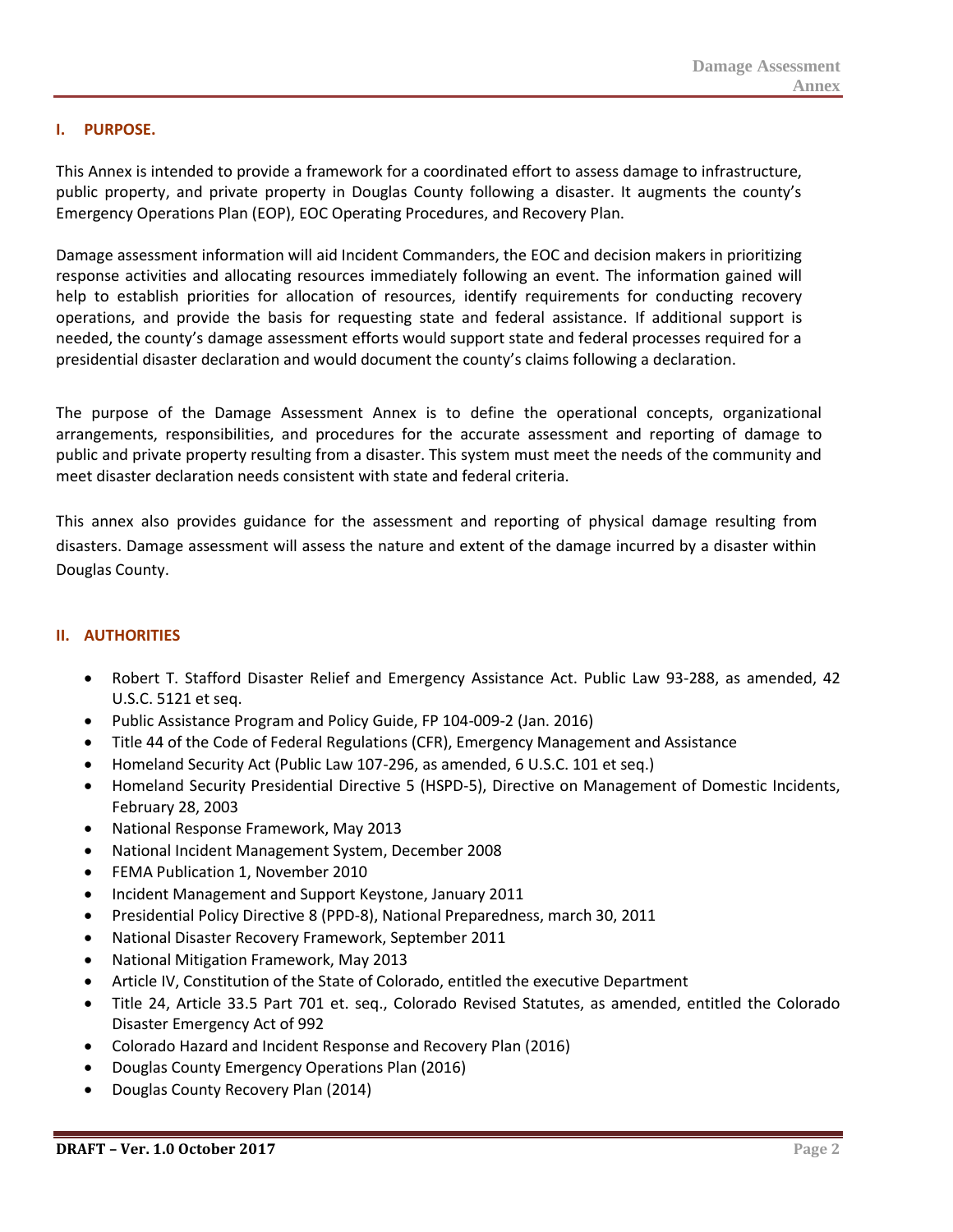#### <span id="page-4-0"></span>**III. POLICIES.**

It is the policy of Douglas County to:

- Provide damage assessment to determine the extent of damage within Douglas County.
- Provide information for overall management and coordination of damage needs assessment.
- Provide information for coordination and liaison with appropriate federal, state and other local governmental agencies and private sector resources.
- Provide information in order to establish priorities and completion of action plans.
- Formally, collect, evaluate, and document information and other essential data in order to determine if the situation is beyond the combined capabilities of the state and local resources and to verify the need for supplemental federal assistance.

#### <span id="page-4-1"></span>**IV. DAMAGE ASSESSMENT OBJECTIVES & TIMEFRAMES**

#### <span id="page-4-2"></span>**A. Objectives**

- Establish procedures for completing a coordinated damage assessment within Douglas County immediately following an emergency or disaster.
- Determine the extent of damage within Douglas County for proper prioritization and resource allocation.
- Determine the immediate needs and priorities of disaster victims.
- Evaluate the damage to housing, businesses, essential community services, and public infrastructure.
- Provide on-going dissemination of information during an emergency or disaster detailing the situation, location, nature and extent of damage, and to determine priorities and requirements for deployment of resources and personnel in an affected area.
- Develop initial cost estimates of damage to housing and the private sector.
- Identify secondary threats, such as unsafe buildings still occupied or areas at risk to ongoing threats or hazards.
- Minimize threats to public health.
- Provide Initial Damage Assessment information to the State to begin the disaster declaration process.
- Determine the types of federal/state assistance needed.
- Assist with short- and long-term recovery goals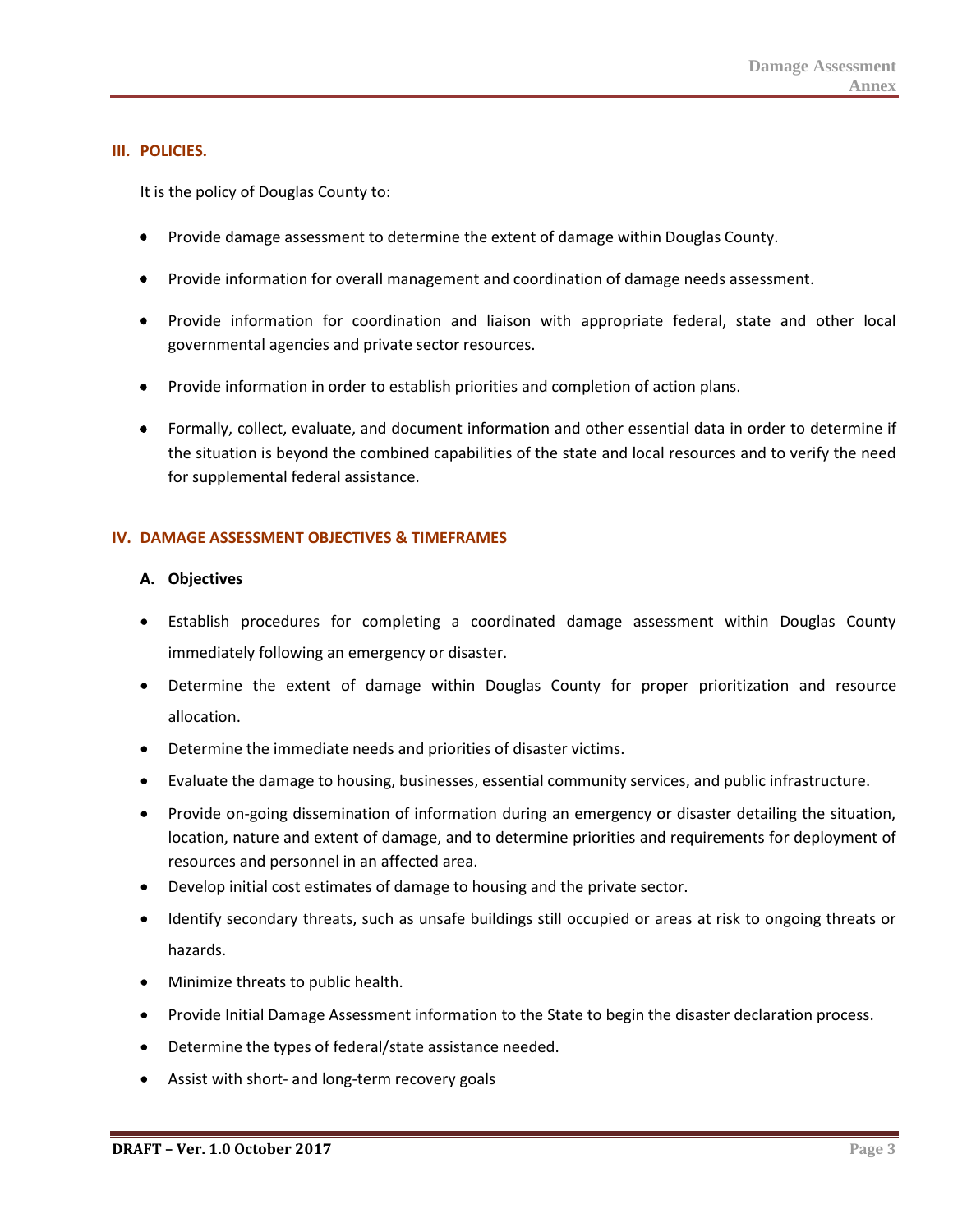# <span id="page-5-0"></span>**B. Timeframes**

Rapid Needs Assessment: 0 – 48 hours

Rapid Needs damage assessment, also known as the "windshield assessment" or the "stabilization assessment" holds life safety first and foremost. It provides the first description of the extent of damage following a destructive incident. During this phase, the focus is on quickly gaining situational awareness of damage, particularly critical infrastructure damage, major structural collapses or mass casualty sites, and an overall assessment of which areas of the county have sustained the most damage. The RNA is the basis for developing the incident action plan for the first few operational periods, and prioritizing assignments for the Initial Damage Assessment phase.

The Rapid Needs Assessment is designed to:

- Confirm the reported emergency and estimate the overall magnitude of the damage.
- Identify, characterize and quantify populations at risk in the disaster, injured personnel or displaced.
- Identify and classify type of damage.
- Identify access routes and the levels of entry into the affected areas.
- Identify damage to critical buildings, infrastructure/facilities.
- Estimate the extent of the damage.
- Identify existing and potential threats.

Initial Damage Assessment: 48 hours – 2 Weeks

The Initial Damage Assessment (IDA) phase yields the information required for an IDA report to the state. The IDA is the first step in applying for federal assistance. Information collected during the initial damage assessment phase is more detailed than information from the rapid needs assessment phase. Information from the RNA will be used to prioritize areas of need during the initial damage assessment. Whenever possible, safety inspections and assessments of the extent of damage for the IDA will be completed simultaneously.

Joint Preliminary Damage Assessment (PDA/JPDA): 2-3 Weeks following event

A PDA, also known as Loss Verification, is conducted when the initial damage assessment indicates percapita thresholds for Public Assistance or Individual Assistance grants have been met. State OEM and FEMA jointly conduct the PDA with Douglas County, visiting and assessing damages reported. FEMA uses the information from the PDA to decide whether a presidential disaster declaration is warranted. The PDA also informs further response activities by providing information to local, state and federal responders on unmet needs that may require immediate response, and to forecast staffing levels, space requirements, technical and other resources necessary to ensure proper management of disaster recovery operations.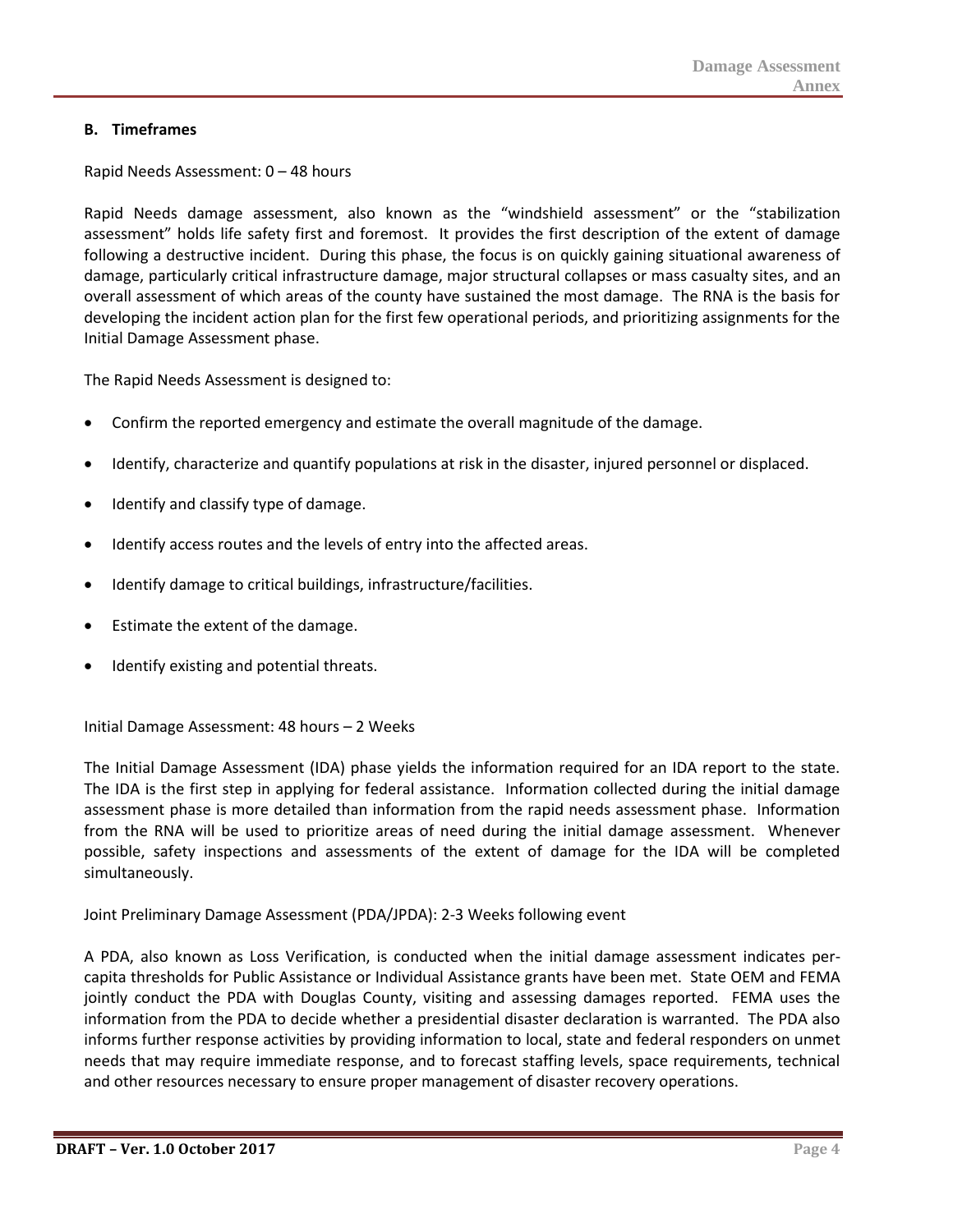Douglas County's PA threshold for federal fiscal year 2017 was \$1,030,529 based on a population of 285,465. The state threshold was \$7,191,750 based on a population of 5,029,196. Both thresholds must be met in order to qualify for a Presidential Disaster Declaration under the Public Assistance program within the Stafford Act. If these thresholds are clearly exceeded, the county should proceed with damage assessment activities (RNA and IDA), but expect that the joint PDA may follow soon after the event (without several weeks of damage assessment). In that case federal assistance will be available to complete many of the tasks described, for example, FEMA will accept damage reports directly from the public and is likely to provide staff to support damage assessment and safety inspection teams.

The Douglas County EOC will coordinate with State OEM, and FEMA to arrange site visits of damaged areas. The EOC will provide a county liaison and will help to develop routes, GIS mapping and information to accompany the site visits.

Recovery Assessments: - Long Term

In the Recovery Assessment Phase, long-term safety inspection and permitting activities will transition to the Structural Safety and Damage Assessment Recovery Group under the Douglas County Recovery Plan. Building and infrastructure assessments will continue to be completed by the Building Division (Building Inspection) and the Public Works Engineering Department.

#### <span id="page-6-0"></span>**V. SITUATION**

- Several hazardous conditions exist within Douglas County having the potential to cause loss of life, inflict injury, or cause extensive property damage.
- Natural, manmade (technological) or terrorist incidents may occur within or adjacent to Douglas County at any time and may cause extensive damage to both public and private property.
- A hazardous incident may be slow- building or instantaneous; and arrive with warning or with nowarning.
- A disaster, regardless of hazard, requires an accurate assessment of the actual effect on population and property. Such an assessment defines the severity and magnitude of loss and directs attention to the mobilization of human and material resources necessary to cope with the situation.
- When a hazardous incident occurs, a planned assessment and reporting procedure is essential for effective response and recovery operations.
- Pre-planning for damage assessment is an ongoing process. Procedures and teams must be in place before the disaster event occurs.
- County requests for assistance must be based on a firm, aggregate community damage/loss estimate.
- Damage assessment information is required as a part of the presidential disaster declaration process. That process includes the following steps: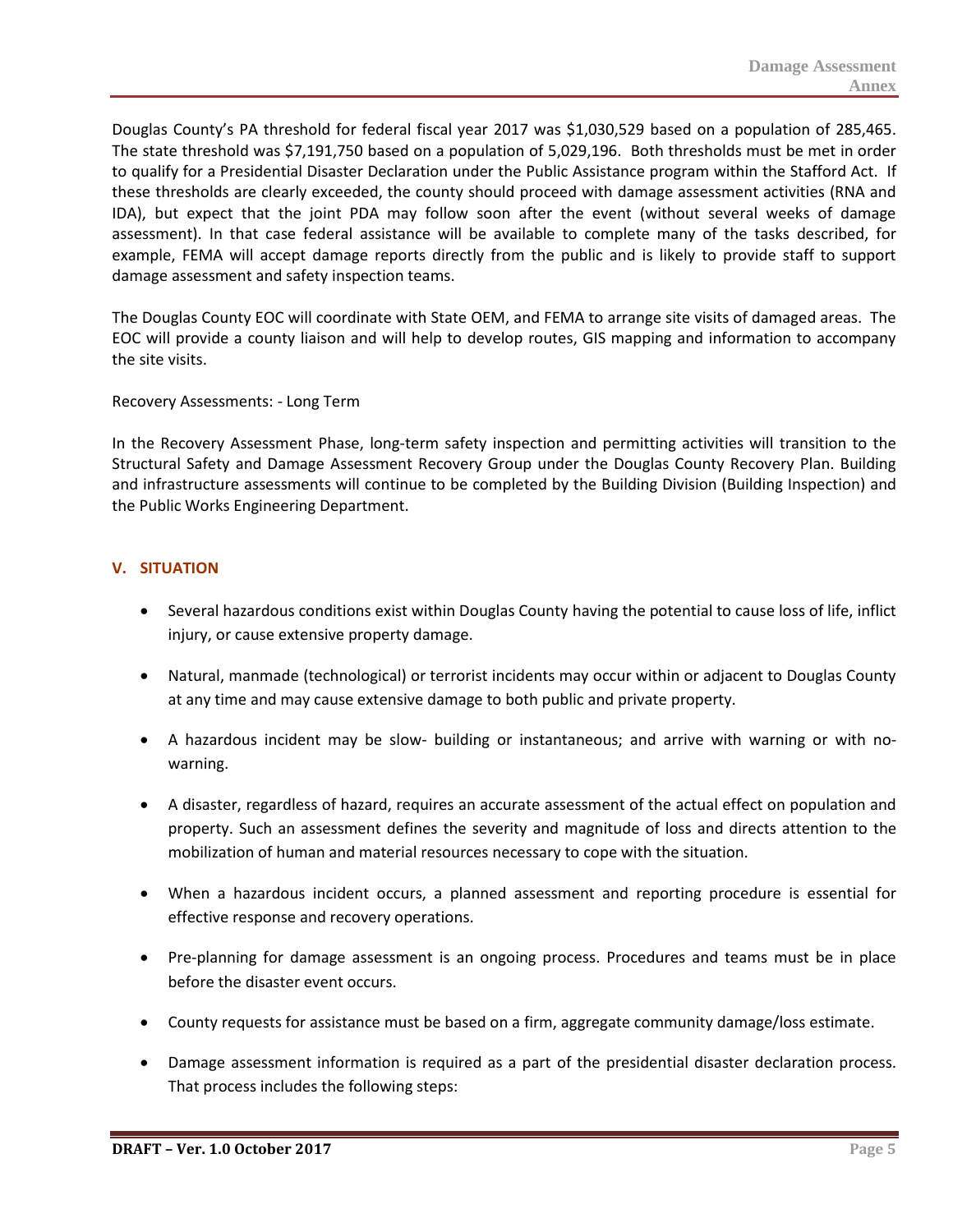- $\circ$  Rapid Needs Assessment (RNA) and Initial Damage Assessment (IDA) provides the information needed to estimate monetary damages. If Public Assistance (PA) is sought, the assessment includes information on damages to infrastructure, public facilities and essential facilities. It will also include estimated costs for debris removal, emergency work and emergency protective actions. If Individual Assistance (A) is sought, the IDA also includes information on damages to private residences and businesses.
- o Douglas County submits an IDA to Colorado DSHEM, including information about all damages within the county.
- $\circ$  If Douglas County's IDA meets monetary thresholds for per-capita damages as outline in 44 CFR 206.48, the state and FEMA initiate a joint Preliminary Damage Assessment (PDA/JPDA).
- o The County participates in the PDA, in which state and federal agency staff members visit damaged areas and independently assess damages.
- First responders will identify areas of damage and the types of damage sustained, during the initial/stabilization phase of an incident as part of the Rapid Needs Assessment (RNA).
- Damage assessments will be undertaken at different times and locations during a disaster event.
- Depending on the impacts of the event in different locations, damage assessment will progress faster in some areas than in others.
- Structural damage to buildings may not be plainly visible and may go unreported.
- Transportation and communications systems may be severely disrupted or inoperable. To safely move about in areas that have been impacted by the disaster, damage assessment teams may require assistance from first responders – fire personnel, law enforcement and public works employees.
- Storm debris, damaged roads and bridges along with floodwaters may impede the ability of emergency personnel to adequately evaluate damage in portions of the county.

#### <span id="page-7-0"></span>**VI. ASSUMPTIONS**

- The Incident Command System (ICS) will be used to manage disasters and/or emergencies in Douglas County.
- This Annex is designed to be used in a major incident with massive damage. Under these circumstances, it must be anticipated that normal operations of the county, cities, special districts, and other response agencies will be altered in order to do the most good for the most citizens in as little time aspossible.
- While the initial response to a disaster will come from resources within this community, state and federal disaster assistance may be required at some time during any given incident.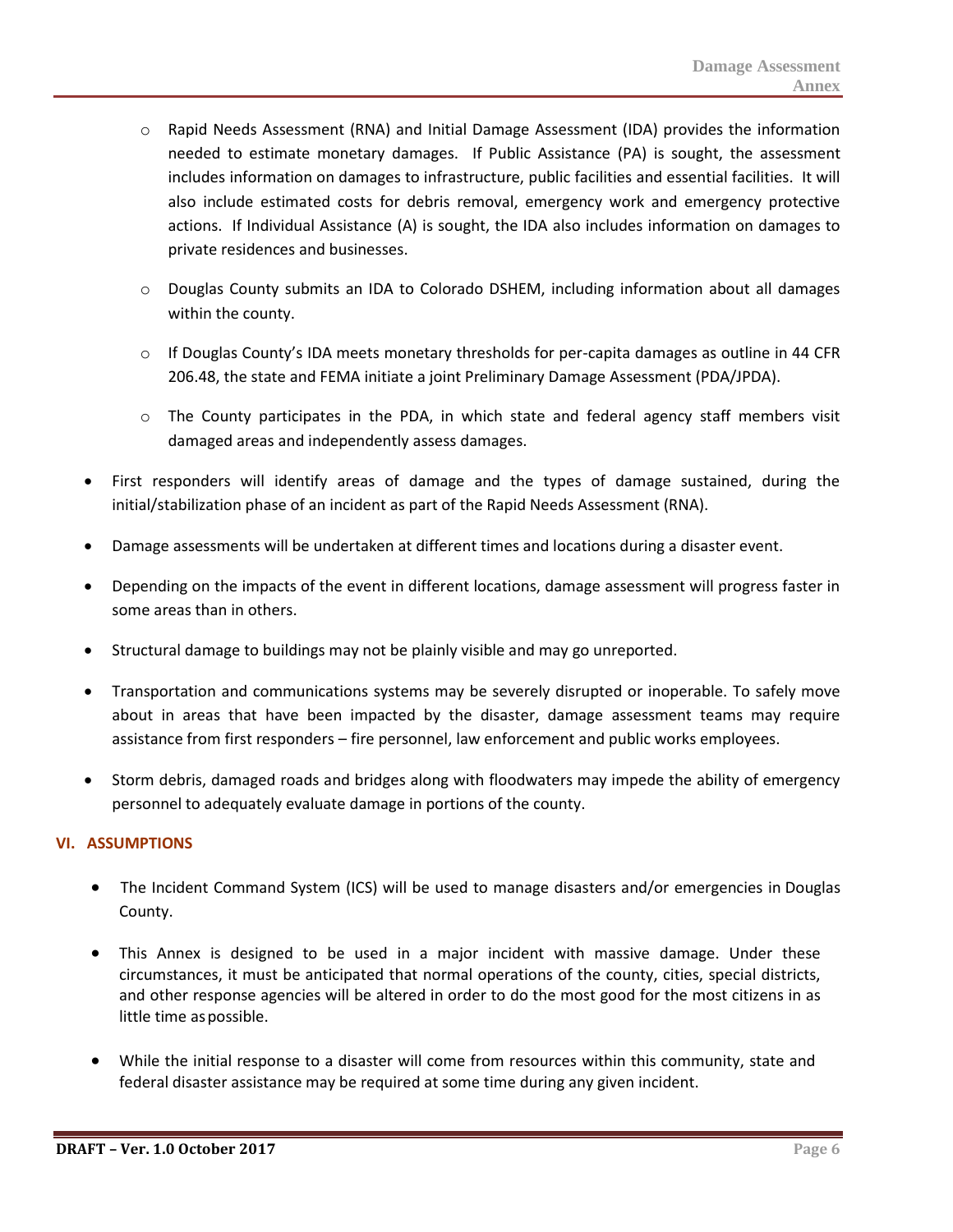- A major incident will not only overload the 9-1-1 Dispatch Center, but also law enforcement and fire communications. All communication systems (e.g., landlines, cell phones, and internet), with the possible exception of satellite telephones and amateur radio, may be inoperative or provide minimal usage.
- A disaster of any magnitude will have a significant impact on transportation. Transportation blockages not only delay the ability to respond to the situation, but also the ability to assess the situation.
- A major disaster will have a significant and varying impact on all Douglas County infrastructures. Disruptions are to be expected, and could result, either directlyor indirectly, in situations that threaten life and property.
- A damage assessment could be required in any area of the county and could include several jurisdictions. For a comprehensive county-wide damage assessment to be completed, a joint effort from county government and the impacted municipalities will be needed.
- The resources available for use during the damage assessment processes is dependent upon the time of day, day of the week, and even the time of the year in which the incident occurs.
- Douglas County or other local EOCs may or may not be activated at the time the damage assessment process is initiated.
- County and municipal jurisdictions should collect and record information on the use of manpower, materials, equipment and disaster-related costs. This documentation should begin as soon as possible, as the federal government may later provide reimbursement of documented costs associated with disasterresponse.
- The ability of emergency response agencies to perform a Rapid Needs Assessment (RNA) accurately and within the first few hours after a disaster is critical in responding to life- threatening situations and imminent hazards that may impact the community. The RNA will provide officials with the information necessary to prioritize response activities determine available resources, allocate resources, request mutual-aid, and request state and federal assistance.
- The ability of jurisdictions to perform a coordinated Preliminary Damage Assessment (PDA) within the first week following the disaster is a critical step in requesting state and/or federal assistance, and is necessary in requesting a Presidential Disaster Declaration.
- Douglas County government will support the damage assessment activities of county municipalities to the extent its resources allow. If the nature of the emergency is such that local resources are incapable of assessing the damage, state assistance will be requested through the Colorado Division of Emergency Management.
- The use of designated report forms will ensure that the data required for local recovery activities, as well as state and federal assistance is captured. Copies of standard Initial Damage Assessment forms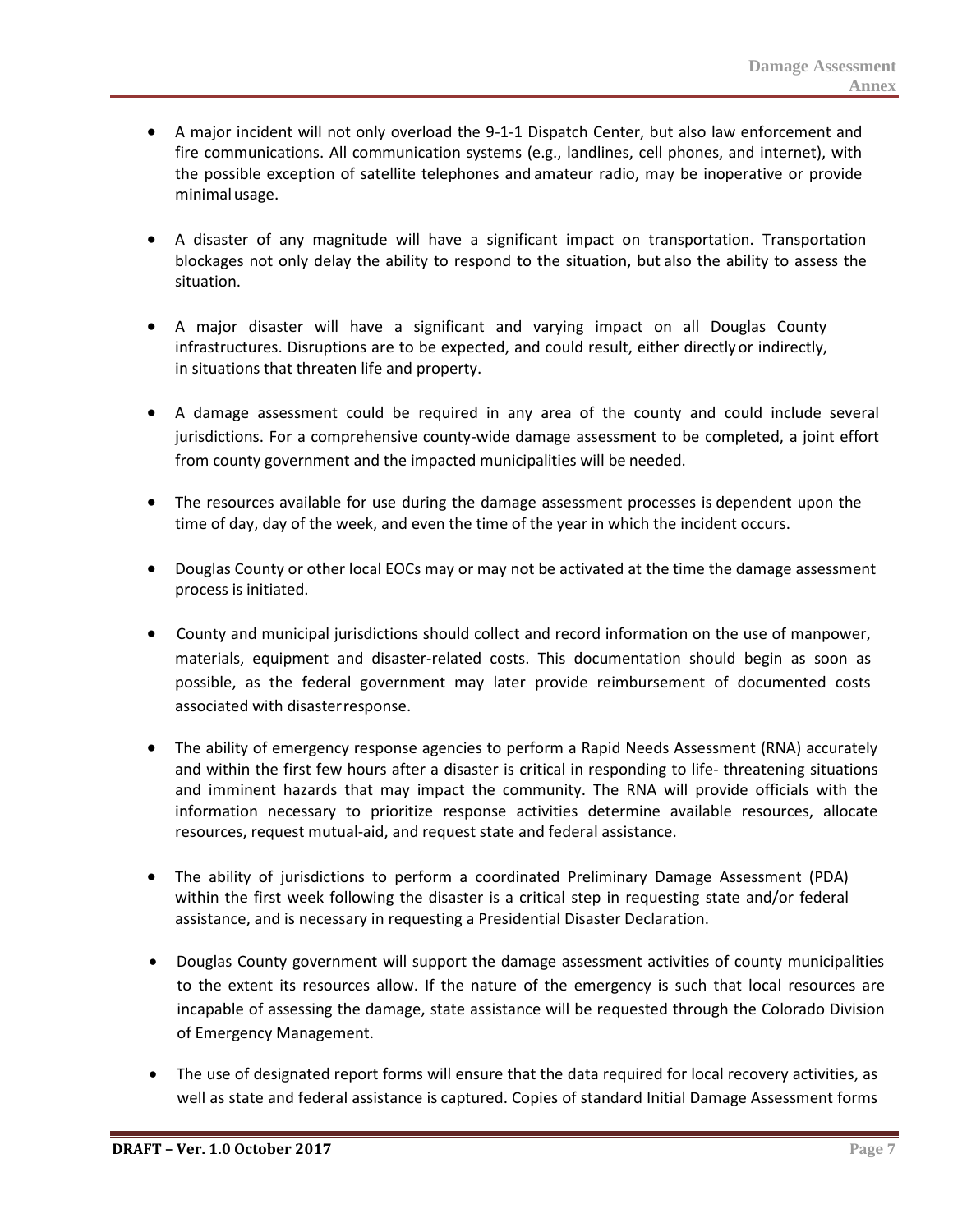and Preliminary Damage Assessment forms are provided as attachments to this plan for illustrative purposes.

# <span id="page-9-0"></span>**VII. CONCEPT OF OPERATIONS.**

- <span id="page-9-1"></span>A. **Assessment Activities Overview** - This Annex is designed to be a flexible model to provide guidance for conducting post-disaster damage assessments. The term "damage assessment" is used to describe several distinct activities conducted at different times and for different purposes. This Annex identifies (4) phases in the Douglas County damage assessment process and the actions taken during each phase.
	- **1. Rapid Needs Assessment (RNA)** occurs during the initial and stabilization phases of the incident and is a quick, but systematic approach to determine the nature, extent and degree of life threatening situations and damage to critical facilities within the first few hours of a catastrophic event, or as soon as responders and field personnel can enter the area. Its purpose is to rapidly prioritize primary for first responder personnel to respond to issues which are critical in nature, such as life safety and rescue. Additionally, the RNA allows for easy reporting to the EOC to acquire necessary resources to meet the disaster needs. Guidance for conducting the RNA can be found in the **Douglas County Rapid Needs Assessment Operating Plan.**
	- 2. **Initial Damage Assessment (IDA)** is a very quick assessment of the dollar value of damages, impact of damages, and severity of these impacts the disaster has had on the county. The IDA prioritizes communities, public entities, locations and facilities. It analyzes damage and severity in terms of numbers, costs and impacts, and provides documentation to support any requests for assistance from the State. The IDA helps to define the needs of the disaster and what type of assistance is needed. It also helps support requests for disaster statistics from elected officials and the media. The Governor will use the results of the IDA and other information as the basis for 1) requesting a Joint FEMA/State Preliminary Damage Assessment and 2) ascertaining if supplemental Federal assistance is required (Major Presidential Declaration).
	- 3. **Joint Preliminary Damage Assessment (PDA or JPDA) –** is a formal process conducted by state and federal personnel. The purpose of the PDA is to document damages in order to identify and evaluate the magnitude and severity of a disaster. The PDA provides the results used to determine whether the situation is beyond the combined capabilities for the state and local resources and to verify whether supplemental Federal and other assistance is necessary for the jurisdiction's recovery. The Governor will use the results of the PDA and other information as the basis for requesting Federal disaster assistance. The PDA also identifies any unmet needs that may require immediate attention.
	- 4. **Recovery Assessments –** are the responsibility of the Structural Safety and Damage Assessment Recovery Group under the Douglas County Recovery Plan. Recovery Assessments are used to determine short and long-term recovery needs within Douglas County and to outline the priorities for recovery. The purpose of the Structural Safety and Damage Assessment Recovery Group is to coordinate local efforts with state and federal recovery programs designed to sustain the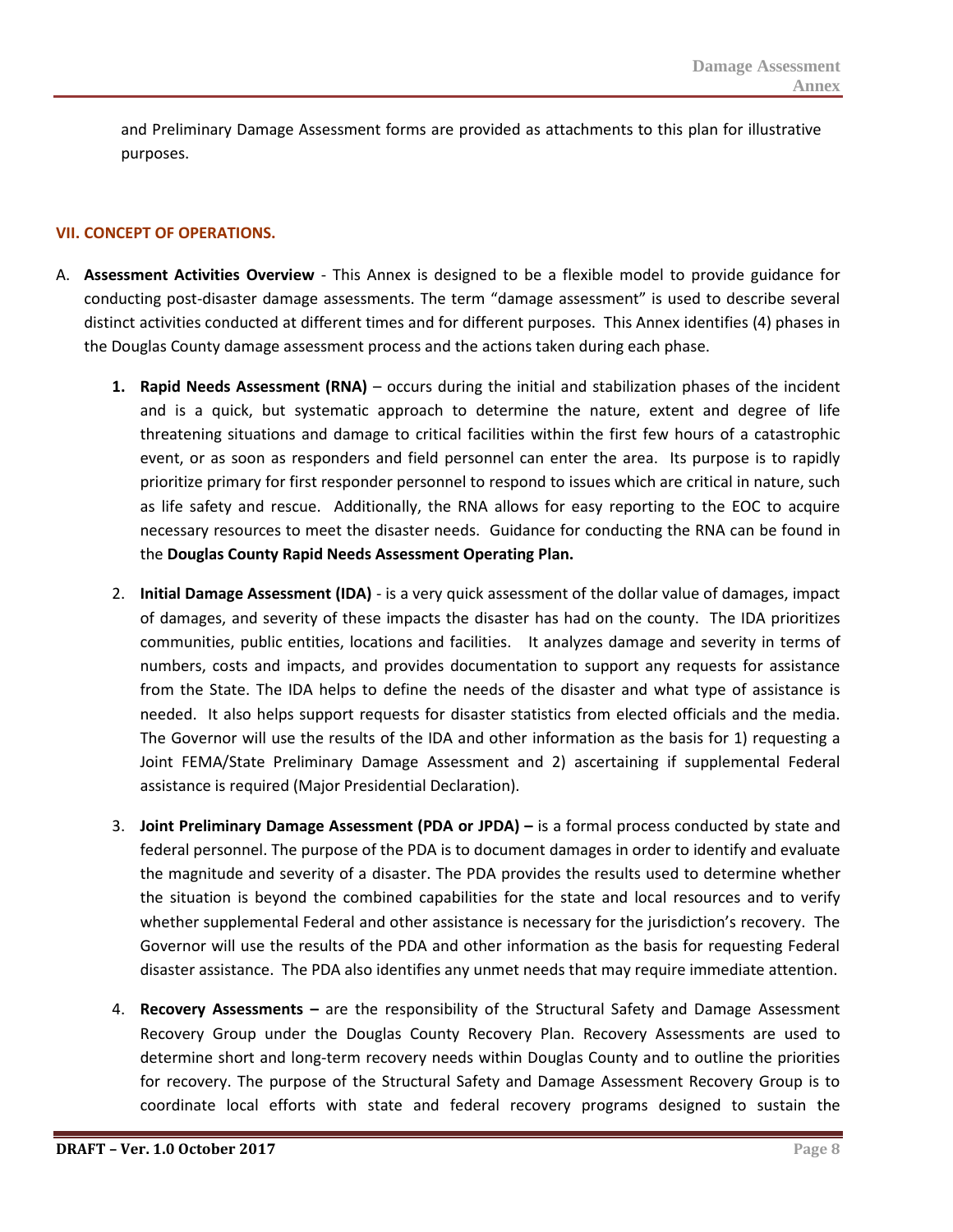community's structural safety – inclusive of inspections and code enforcement – and damage assessment operations during disaster recovery, and thus to help return and restore the community to pre-disaster or normal conditions or an improved state following a large-scale disaster or catastrophic incident.

#### <span id="page-10-0"></span>**B. Operational Plans**

- 1. Rapid Needs Assessment (RNA) (See the **Douglas County Rapid Needs Assessment Operating Plan** for the detailed RNA operational plan.) Provides a rough estimate of impacts to homes, business and public infrastructure.
	- a. Purpose:
		- i. The first step in assessing the impact of a disaster that includes:
			- 1) Impacted areas
			- 2) Hazards and threats
			- 3) Safety concerns
			- 4) Road Closures and conditions
			- 5) Scene access
			- 6) Known damages
			- 7) Number of persons killed or injured
			- 8) Weather forecast
			- 9) Status of critical infrastructure and services
			- 10) Communications impacts
		- ii. Begins short-term recovery
		- iii. Identifies priority issues and needs
		- iv. Determines initial funding needs
		- v. Identify specific damage locations for potential JPDA
		- vi. Information acquired is used by state to determine request for federal assistance
	- b. Operations:
		- i. The EOC Manager will coordinate with the IMT and provide a checklist (See Douglas County Rapid Needs Assessment Operating Plan) of items that require RNA Team assessment. This assessment should be conducted within 12 hours of the incident.
		- ii. The Rapid Needs Assessment Team may consist of members of the following departments and agencies as determined by the EOC Damage Assessment Team (DAT) Manager:
			- 1) Rapid Needs Assessment (RNA) Team:
				- a) RNA Teams are led Douglas County Search and Rescue Team Leaders and include members of:
					- American Red Cross
					- Douglas County Assessor's Office
					- Douglas County Animal Control
					- Douglas County Coroner
					- Douglas County Building Inspectors.
					- Douglas County Open Space
					- Douglas County Parks and Trails
					- Douglas County Public Works Engineering
					- Douglas County Public Works Operations
					- Douglas County Sheriff's Office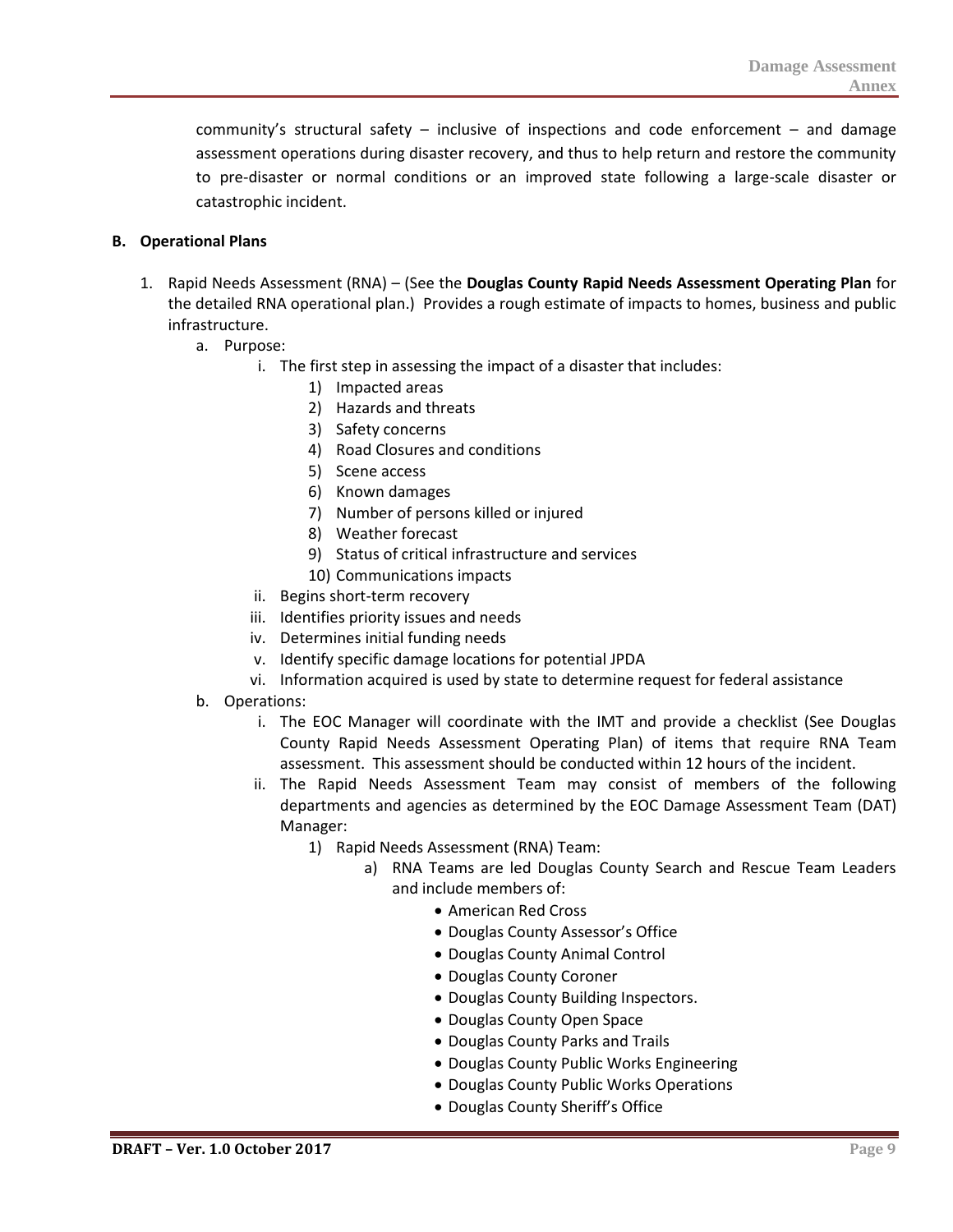- Tri-County Health Department (including Environmental Health)
- USDA Farm Service Agency, USDA Natural Resources Conservation Service, Colorado Department of Agriculture and Colorado State University (CSU) Cooperative Extension
- Utilities
- iii. The EOC will compile the information gained from the IMT, EOC Situational Unit, first responders, field personnel, social media and other available sources to provide a quick overview of the area impacted by the disaster in order to determine the scope of the event.
- iv. Information gained in this phase will be the basis from which the Disaster Assessment Team (DAT) will begin assessing damages and should be provided at the initial damage assessment meeting.
- v. Conducted once life-safety issues have been addressed  $(24 48$  hours following an event). If safety issues are present, DAT may request support of first responders through the EOC.
- vi. Accomplished by driving through the impacted areas. Walking or the use of aircraft is acceptable, if required. Less than 100% accurate information is to be expected; policy guidance is needed on release of information to the public.
- vii. RNA will provide:
	- 1) Area and causes of damage
	- 2) Hazards present
	- 3) Structures that are impacted in areas of the community or by grid
	- 4) Damage to facilities and critical infrastructure
	- 5) Access issues and debris collection areas.
- viii. Placards/Signage will be used to mark properties that have been assessed and any available information sheets will be included:
	- 1) Green (Inspected): This classification means the structure has been inspected and no apparent structural hazards were found. The resident may occupy the structure and use what utilities are available. However, the structure may have undiscovered hazards so occupants should proceed with caution.
	- 2) Yellow (Restricted Use): The classification means the structure has been inspected and minor structural damage was found. The resident may occupy the structure and use any available utilities. However the structure may have undiscovered hazards so occupants should proceed with caution.
	- 3) Red (Unsafe: This placard means the structure has been inspected and significant structural damage was found or the building was destroyed. Do not enter the structure unless id is absolutely necessary. Entry may result in injury or death. It may have undiscovered hazards so proceed with caution.
- c. Coordination with other initiatives:
	- i. During RNA, other entities may be conducting or have conducted damage assessment, such as the American Red Cross, Incident Management Teams and Urban Search and Rescue.
- 2. Initial Damage Assessment (IDA) comprehensive walk-through assessment of the damaged areas.
	- a. Purpose:
		- i. Identify, as accurately as possible given the limitations of the event, the number of homes and businesses affected by the disaster and the extent of damage to public infrastructure.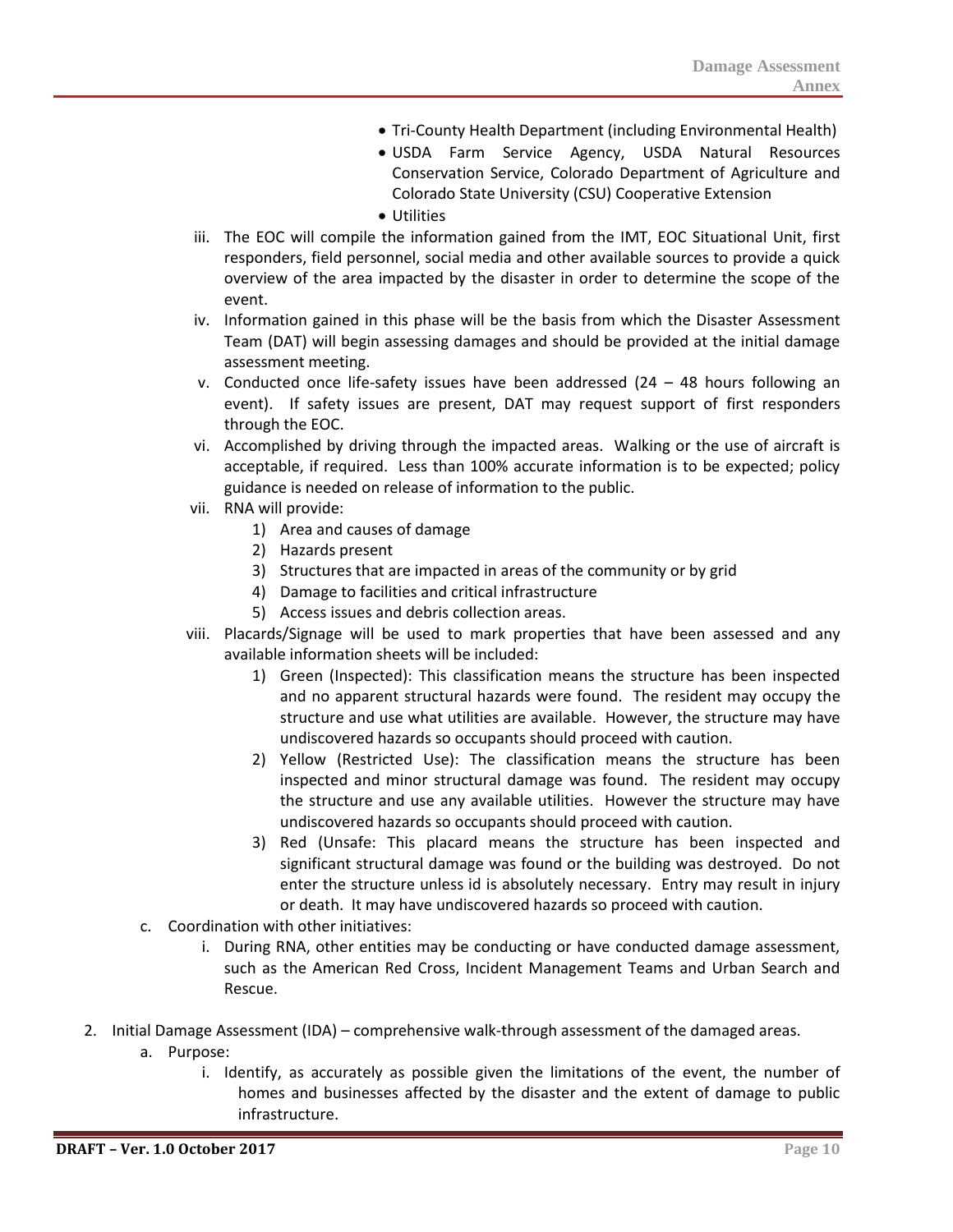- b. Operations:
	- i. Damage Assessment Teams (DAT) Teams will be pre-identified before the emergency or disaster event and will form the primary structure for conducting damage assessments in the field.
	- ii. Depending on the degree of damage, this assessment can be performed on a local level or in conjunction with the State Assessment Team and federal agencies.
	- iii. IDA generally occurs after completion of the RNA with a timeframe for start depending on the magnitude of the event and available resources.
	- iv. The scope and size of the incident and available resources will determine whether agencies comprising the DAT will decide to conduct field operations together or separately. Visits to impacted residents should be limited when possible.
	- v. DAT personnel will most likely encounter homeowners and members of the media while in the field. The media should be referred to the designated Public Information Officer (PIO) or media liaison.
	- vi. An effort should be made to coordinate with the Small Business Administration (SBA) and insurance companies.
	- vii. The DAT can be divided into two functional groups, Residential/Business and Public Infrastructure.
		- 2) Residential/Business Teams
			- b) Teams are led by the Land Management and Development Department and include members of:
				- American Red Cross
				- Douglas County Assessor's Office
				- Douglas County Animal Control
				- Douglas County Coroner
				- Douglas County Land Management and Development Department (Building Inspectors)
				- Douglas County Parks and Trails
				- Douglas County Public Works Engineering
				- Douglas County Public Works Operations
				- Douglas County Sheriff's Office
				- Local Fire Districts and EMS
				- Tri-County Health Department (including Environmental Health)
				- USDA Farm Service Agency, USDA Natural Resources Conservation Service, Colorado Department of Agriculture and Colorado State University (CSU) Cooperative Extension
				- Utilities
				- a) Assessments for residential and business structures are needs-based and estimate the degree of damage to homes and businesses, including habitability, insurance coverage and impacts to the community at large (e.g. lost jobs and lost income to owners and employees).
				- b) Damage levels for residential and business structures are based on a scale of 1-10 (with 10 being the worst) and correlate to damage levels of affected, minor, major or destroyed.
		- 1) Public Infrastructure Teams
			- a) Led by Public Works Engineering/Operations and includes members from the following: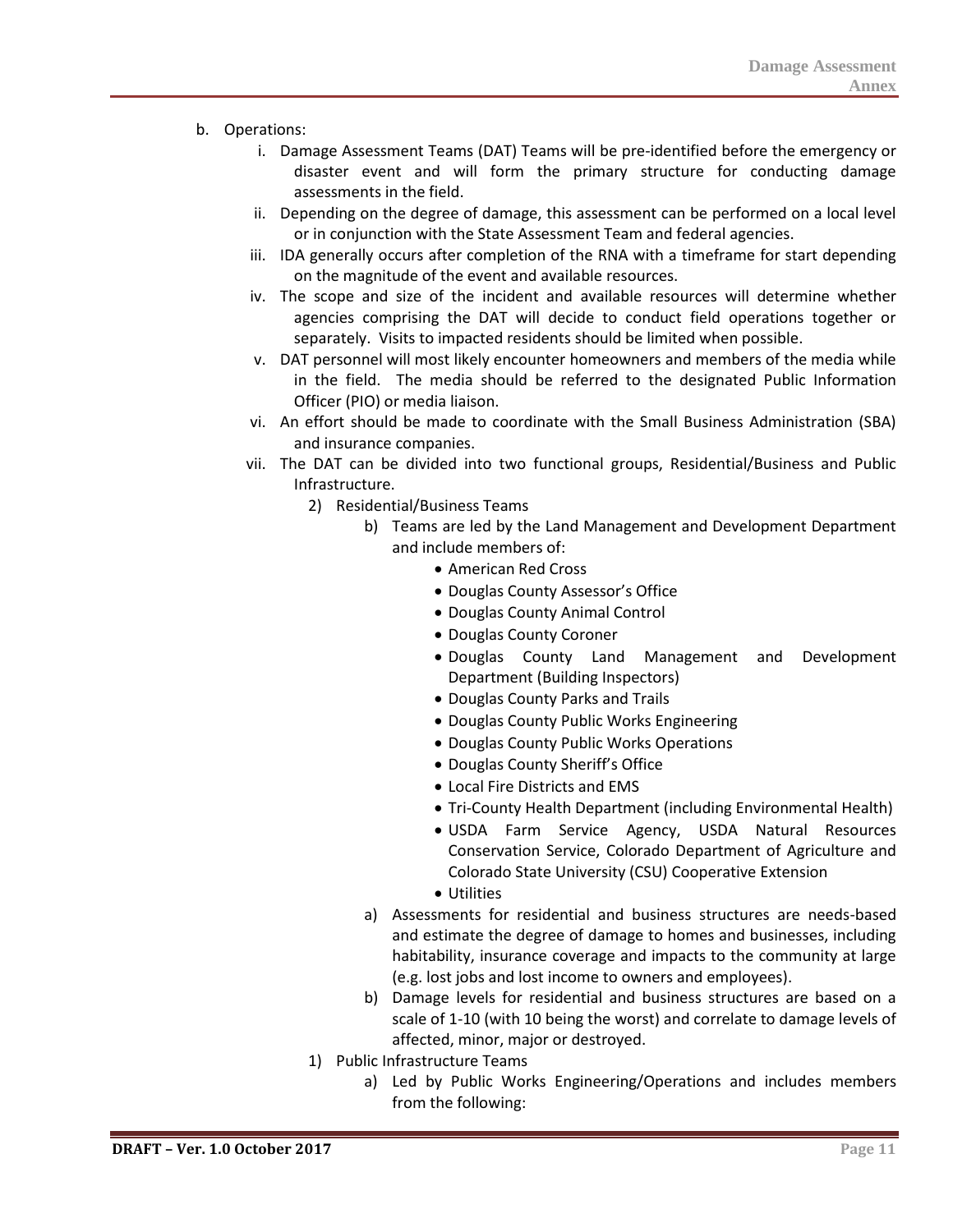- Douglas County Facilities, Fleet and Emergency Support Services (FFESS)
- Douglas County Land Management and Development Department (Building Inspectors)
- Douglas County Open Space
- Douglas County Parks and Trails
- Douglas County Public Works Engineering
- Douglas County Public Works Operations
- Douglas County School District
- Tri-County Health Department (including Environmental Health)
- Hospitals
- Utilities (including water providers and wastewater)
- a) Public Infrastructure Teams assess damages to public buildings, roads, bridges, storm water control structures, public utilities, and parks and open space facilities.
- b) Damage to utilities, such as electrical, water and sewer are appraised by the appropriate utility provider or special district. Damage assessment for public infrastructure is cost driven and based on a description of the damages or the scope of work to be performed.
- c. Coordination with other initiatives:
	- i. During IDA, other entities may be conducting or have conducted damage assessment, such as the American Red Cross, Incident Management Teams and Urban Search and Rescue.
- 3. Joint Preliminary Damage Assessment (PDA/JPDA) a formal process with the state and federal government that documents identified damages to determine if impacts warrant a state or federal declaration.
	- a. Purpose:
		- i. Loss verification to determine program eligibility
		- ii. Required by the Stafford Act
		- iii. Inform State as to feasibility of requesting a declaration
		- iv. Help FEMA and SBA regional offices formulate recommendation re: declaration request
		- v. Formalized local-state-federal loss verification process
		- vi. Determines if impacts are severe enough to warrant federal disaster assistance
	- b. Operation:
		- i. JPDA is requested by the state on behalf of the jurisdiction. The report will determine if the impacts are severe enough to warrant a federal disaster or emergency declaration.
		- ii. JPDA includes an on-site survey of the affected area(s) by federal and state officials to determine the scope and magnitude of damages caused by the event to ascertain if federal assistance may be required.
		- iii. FEMA PDA Coordinator is responsible for all field activity relative to FEMA teams. The coordinator gathers information from the teams and finalizes the write-up estimating the extent of the disaster and its impact on individuals and public facilities.
		- iv. The State PDA Coordinator is responsible to the State Emergency Management Director and works with the FEMA PDA Coordinator to ensure and accurate assessment is completed. The State PDA Coordinator is also responsible for initiating contact with potential applicants and coordinating specialized transportation.
		- v. The EOC Damage Assessment Team Manager will coordinate with the FEMA PDA Coordinator and the State PDA Coordinator to assure that relevant and accurate data is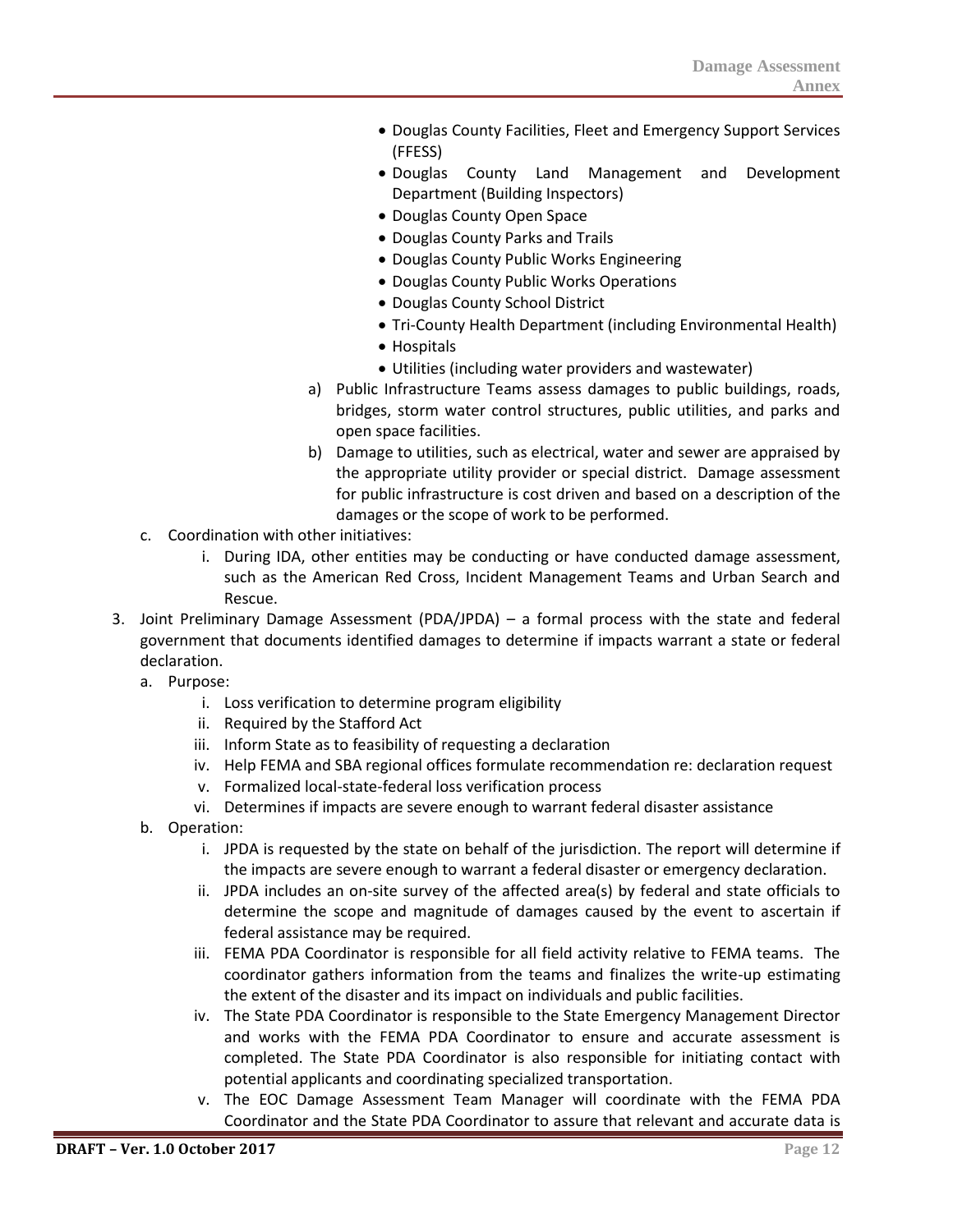collected.

- vi. Participants in this process include:
	- 1) FEMA (separate staff for Individual Assistance and Public Assistance)
	- 2) Small Business Association
	- 3) State of Colorado (coordinated through the Colorado Office of Emergency Management)
	- 4) Local government representatives (serve as navigators to impacted areas and may include building officials, assessors, fire chiefs, and emergency managers).
- vii. A FEMA/state team will usually visit local applicants and view their damage first hand.
- viii. The forms required for the PDA will depend on the severity and type of damage sustained. In general, PDA data collection for large disasters may include damage description and impact to the community; site-specific evaluations-scope of work, cost estimates, and impacts; equipment inventory and rental, payroll, historic reviews, force account labor; contract work; materials used; and special considerations.
- 4. Recovery Damage Assessment See the **Douglas County Recovery Plan** for details on Recovery Damage Assessment Activities.

#### <span id="page-14-0"></span>**C. Damage Assessment Organizational Chart**

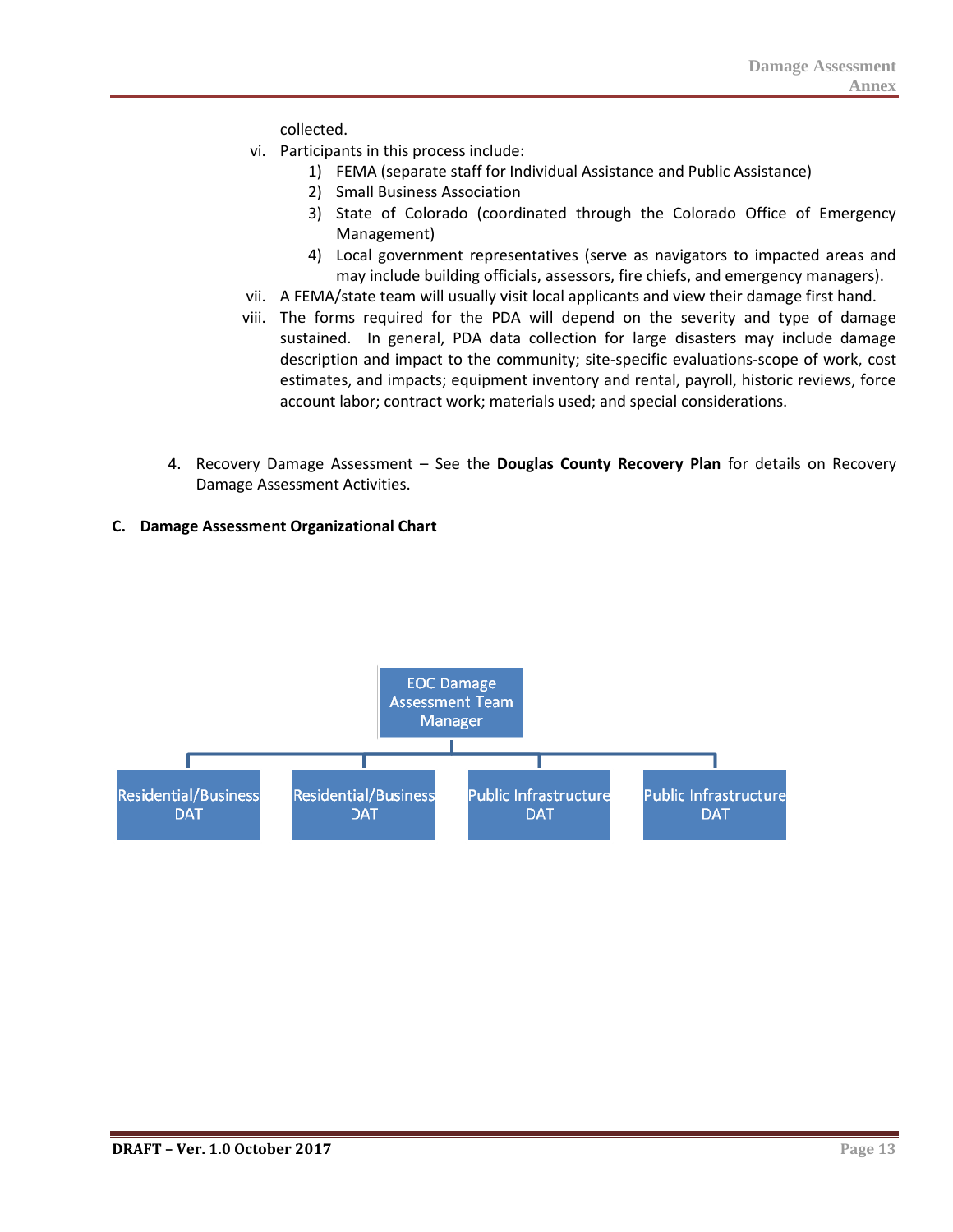# <span id="page-15-0"></span>**D. Direction and Control**

1. The direction and control of the countywide rapid and damage assessment effort will originate in the Douglas County EOC, with coordination from other participating agencies.

Douglas County Office of Emergency Management (OEM), in coordination with municipalities, fire agencies, the Sheriff's Office and other participating agencies, is responsible for development and maintenance of this Plan. All participating agencies will provide resources and personnel to support rapid and initial damage assessment operations as resource availability allows. Personnel assigned damage assessment responsibilities will remain under the control of their won department and/or agency, but will function under the technical supervision of the Damage Assessment Unit Leader (EOC Plans Section) during disaster conditions.

#### <span id="page-15-1"></span>**E. Roles and Responsibilities**

- 1. OEM/EOC The primary responsibility for collection of damage assessment information resides with the EOC Damage Assessment and Situation Unit staff within the Planning Section of the EOC. OEM will:
	- a. Ensure procedures for relaying information on damages to the EOC are in place and tested regularly.
	- b. Ensure the proper equipment is in place to perform damage assessment operations.
	- c. Activate the EOC if necessary and ensure a Damage Assessment Team (DAT) Manager is assigned in the EOC and that the Damage Assessment Unit is adequately staffed, if necessary.
	- d. Designate an individual to serve as the EOC DAT Manager, who will be responsible for coordinating all damage assessment activities in Douglas County for a disaster, including local, state and federal activities. This person will also be responsible for maintaining a central repository of copies of all damage assessment documents developed relative to the disaster, laying the foundation for a coordinated recovery effort.
	- e. Facilitate briefings between the DAT and the Policy Group at each stage of the damage assessment process.
	- f. Coordinate damage assessment activities, as necessary during emergency conditions.
	- g. Ensure that lines of communication are established with all participating agencies and that damage assessment information is being collected and reported to the EOC during an emergency or disaster.
	- h. Ensure all damage assessment reports are completed and filed.
	- i. Evaluate the incident, resources available to deal with the disaster, and outside assistance required.
	- j. Continually evaluate the disaster in terms of the need for a disaster declaration; and
	- k. Declare a local disaster if the operating requirements and/or damage assessment demonstrates that the requirements of responding to or recovering from the disaster exceeds the resources available locally.
- 2. The Douglas County Assessor's Office will:
	- a. Conduct damage assessments of residential, commercial and public structures (other than roads and bridges), and participate with state and/or federal personnel as needed;
	- b. Provide property information, such as ownership, location, use, measurements, construction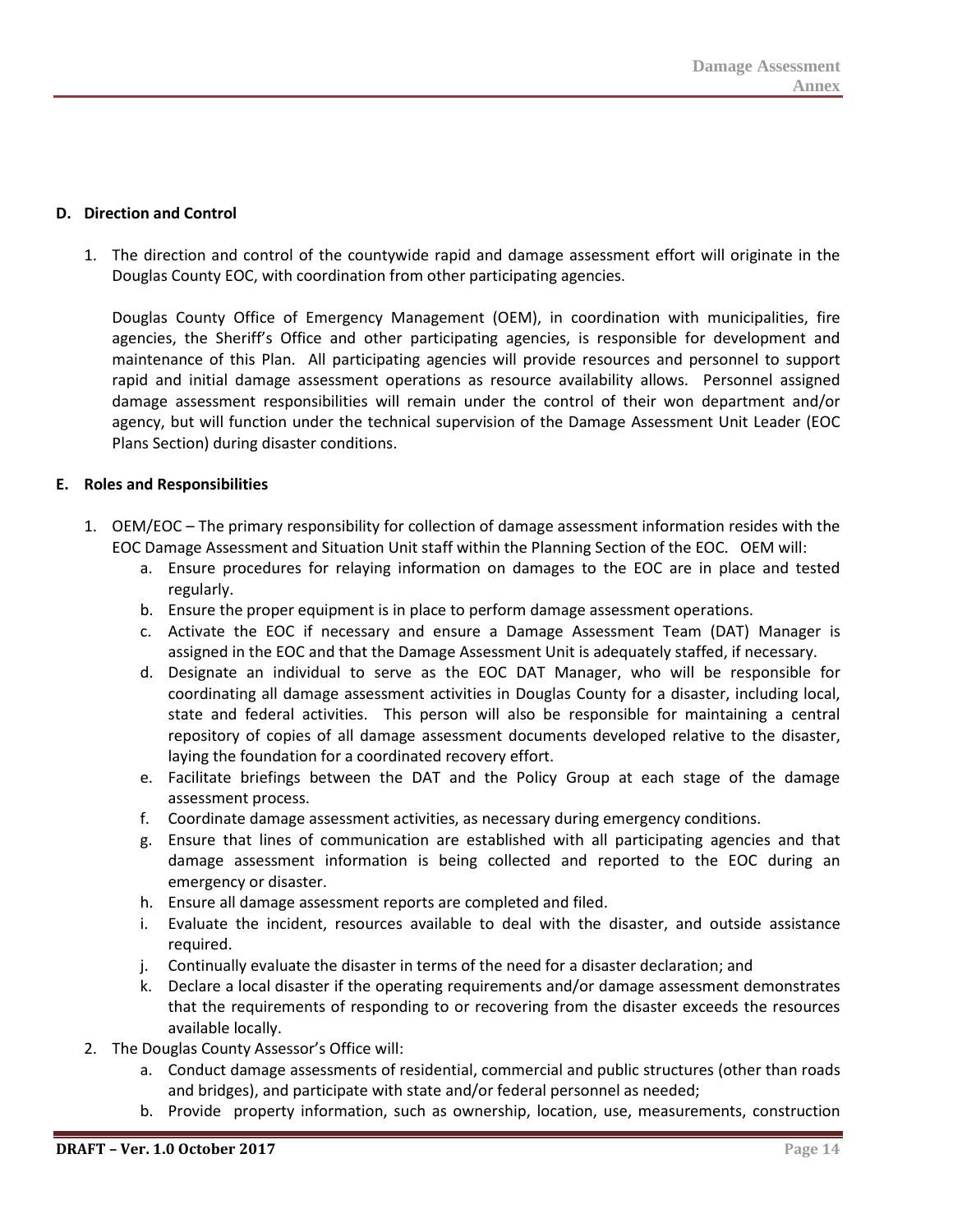type and valuation;

- c. Provide loss estimates (in dollars) for homes, businesses, and agriculture throughout the county;
- d. Coordinate commercial and residential cost estimates;
- e. Designate an individual to serve as its Agency Damage Assessment Coordinator. This person will be responsible for all record keeping; maintain a duty roster coordinating damage assessment with the EOC DAT Manager. The Agency Damage Assessment Coordinator will consolidate the information received at each phase of the damage assessment and report the results to the EOC DAT Manager as they are developed; and
- f. Appoint and maintain a roster of primary/alternate disaster assessment personnel from the department.
- 3. Douglas County Animal Control will:
	- a. Collectively conduct damage assessment of companion animal resources (animal control facilities, humane societies, animal rescues, veterinary hospitals/clinics, pet stores, Pet supply stores, concentrated animal breeding facilities, known animal hoarders) and products;
	- b. Designate an individual to serve as its Agency Damage Assessment Coordinator. This person will be responsible for all damage assessment record keeping carried out under the ARC Plan; maintaining a local duty roster; and coordinating damage assessment with the EOC DAT Manager. The Agency Damage Assessment Coordinator will consolidate the information received at each phase of the damage assessment and report the results to the EOC DAT Manager as they are developed; and
	- c. Prepare the necessary documents for review and action by local and state agricultural authorities, as appropriate.
- 4. The Douglas County Coroner's Office will:
	- a. Conduct assessment for impacts on human life and mass fatality support needs;
	- b. Release the number of deceased;
	- c. Assist with RNA through the use of on-duty-personnel, and implement a policy of placing priority, post incident, to damage assessment rather than routine operations until such time as RNA operations are terminated;
	- d. Assist with PDA and building inspection activities as appropriate;
	- e. Provide mass fatality damage assessment information to the Damage Assessment Team as appropriate;
	- f. Designate an individual to serve as its Agency Damage Assessment Coordinator. This person will be responsible for all record keeping; maintain a duty roster coordinating damage assessment with the EOC DAT Manager. The Agency Damage Assessment Coordinator will consolidate the information received at each phase of the damage assessment and report the results to the EOC DAT Manager as they are developed.
- 5. Douglas County Facilities, Fleet and Emergency Support Services will:
	- a. Conduct damage assessments of county owned buildings and structures (other than roads and bridges), and participate with state and/or federal personnel as needed;
	- b. Perform a safety assessment of county buildings and facilities;
	- c. Designate an individual to serve as its Agency Damage Assessment Coordinator. This person will be responsible for all record keeping; maintain a duty roster coordinating damage assessment with the EOC DAT Manager; and ensuring that codes are enforced. The Agency Damage Assessment Coordinator will consolidate the information received at each phase of the damage assessment and report the results to the EOC DAT Manager as they are developed; and
	- d. Appoint and maintain a roster of primary/alternate disaster assessment personnel from the department;
- 6. Douglas County Building Inspectors will: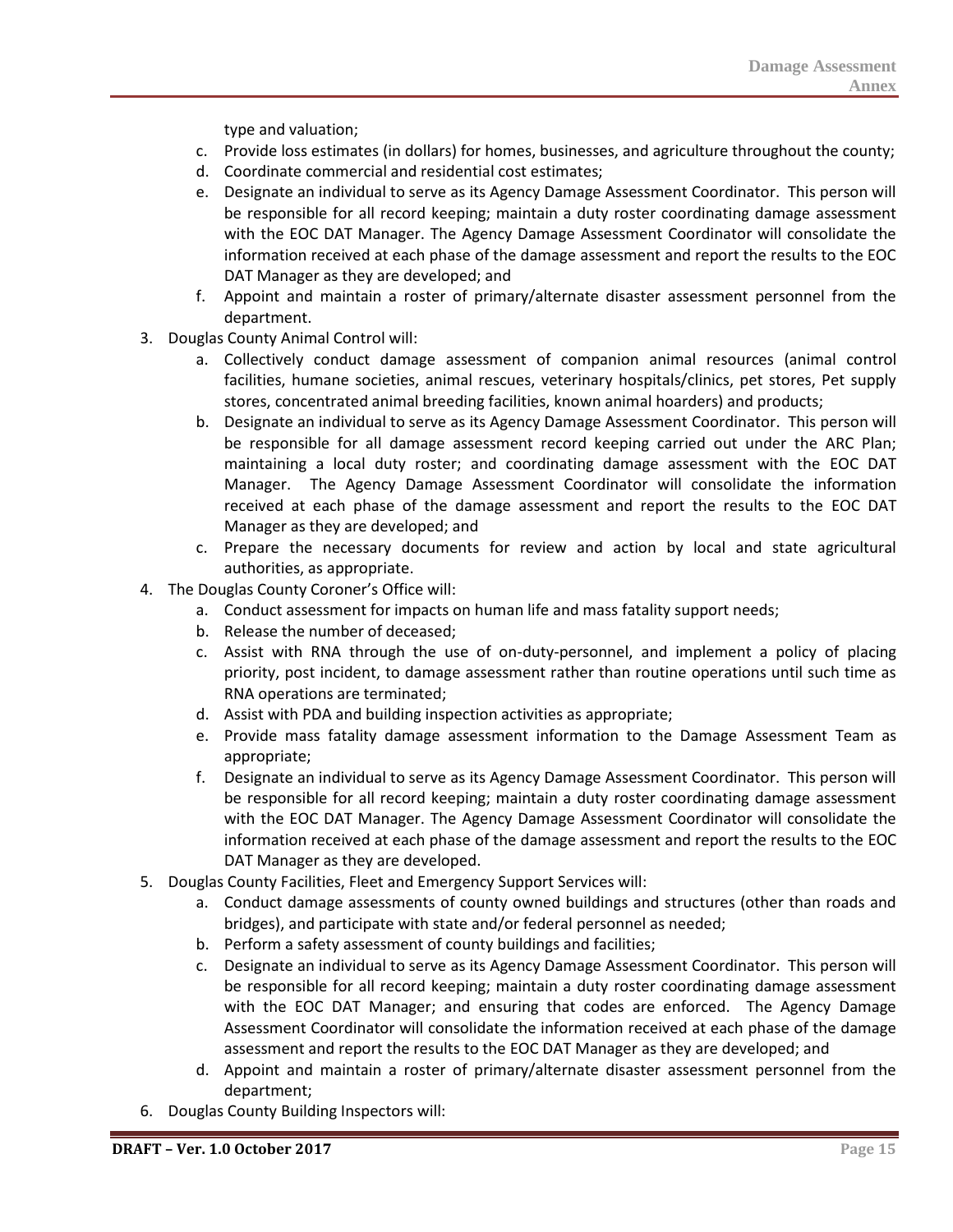- a. Conduct damage assessments of residential, commercial and public structures (other than roads and bridges), and participate with state and/or federal personnel as needed;
- b. Coordinate the county-wide home and business damage assessment process by gathering loss estimates from all reporting sources in the county, in conjunction with the Douglas County Assessor's office;
- c. Designate an individual to serve as its Agency Damage Assessment Coordinator. This person will be responsible for all record keeping; maintain a duty roster coordinating damage assessment with the EOC DAT Manager; and ensuring that codes are enforced. The Agency Damage Assessment Coordinator will consolidate the information received at each phase of the damage assessment and report the results to the EOC DAT Manager as they are developed; and
- d. Appoint and maintain a roster of primary/alternate disaster assessment personnel from the department;
- e. Function as the Lead agency for building inspection activities, as appropriate.
- 7. Douglas County Open Space will:
	- a. Conduct damage assessments of Open Space properties and public structures (other than roads and bridges), and participate with state and/or federal personnel as needed;
	- b. Designate an individual to serve as its Agency Damage Assessment Coordinator. This person will be responsible for all record keeping; maintain a duty roster coordinating damage assessment with the EOC DAT Manager; and ensuring that codes are enforced. The Agency Damage Assessment Coordinator will consolidate the information received at each phase of the damage assessment and report the results to the EOC DAT Manager as they are developed; and
	- c. Appoint and maintain a roster of primary/alternate disaster assessment personnel from the department.
- 8. Douglas County Parks and Trails will:
	- a. Conduct damage assessments of parks and trails properties and public structures (other than roads and bridges), and participate with state and/or federal personnel as needed;
	- b. Designate an individual to serve as its Agency Damage Assessment Coordinator. This person will be responsible for all record keeping; maintain a duty roster coordinating damage assessment with the EOC DAT Manager; and ensuring that codes are enforced. The Agency Damage Assessment Coordinator will consolidate the information received at each phase of the damage assessment and report the results to the EOC DAT Manager as they are developed; and
	- c. Appoint and maintain a roster of primary/alternate disaster assessment personnel from the department.
- 9. The Douglas County Public Works (Engineering) Department will:
	- a. Conduct damage assessment of public roads, bridges and associated facilities within their respective jurisdiction, and participate with state and/or federal personnel as needed;

Establish priorities for damage assessment based on the needs of public safety and continuity of government services, in conjunction with Douglas Land Management and Development Department, Sheriff's Office and local fire departments/districts.

Assist in evaluating damage to county owned and operated buildings, in conjunction with Douglas County FFESS Department.

- b. Assist with RNA through the use of on-duty-personnel, and implement a policy of placing priority, post incident, to damage assessment rather than routine operations until such time as RNA operations are terminated;
- c. Assist with PDA and building inspection activities as appropriate;
- d. Provide floodplain damage assessment information to the Damage Assessment Team as appropriate;
- e. Designate an individual to serve as its Agency Damage Assessment Coordinator. This person will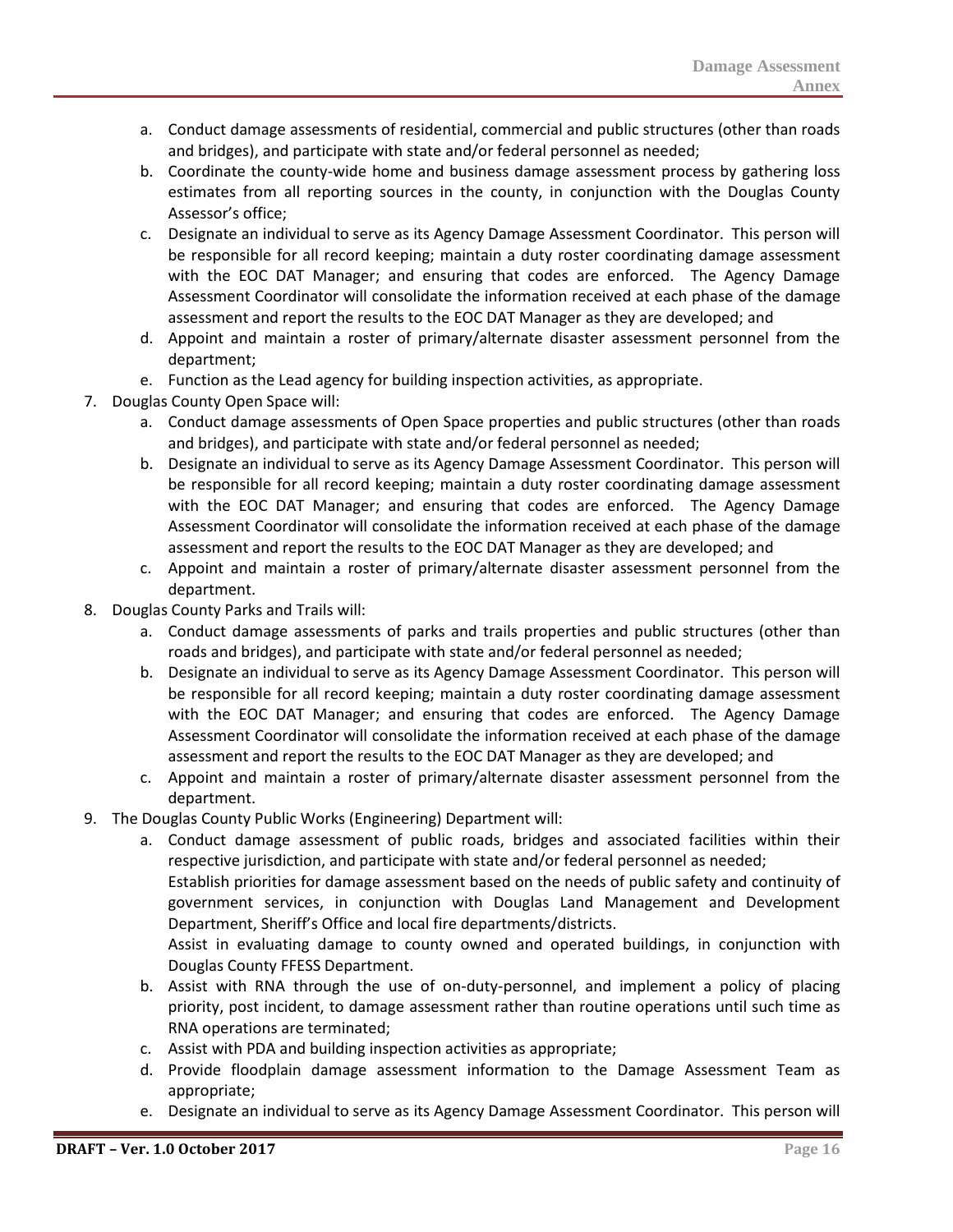be responsible for all record keeping; maintain a duty roster coordinating damage assessment with the EOC DAT Manager. The Agency Damage Assessment Coordinator will consolidate the information received at each phase of the damage assessment and report the results to the EOC DAT Manager as they are developed.

- f. Function as the Lead agency for public infrastructure inspection activities, as appropriate.
- 10. The Douglas County Public Works (Operations) Department will:
	- a. Conduct damage assessment of public roads, bridges and associated facilities within their respective jurisdiction, and participate with state and/or federal personnel as needed;
	- b. Evaluate type and quantity of debris;
	- c. Assess hazards presented by debris;
	- d. Determine Debris Removal needs;
	- e. Assist with RNA through the use of on-duty-personnel, and implement a policy of placing priority, post incident, to damage assessment rather than routine operations until such time as RNA operations are terminated;
	- f. Assist with PDA and building inspection activities as appropriate;
	- g. Provide floodplain damage assessment information to the Damage Assessment Team as appropriate;
	- h. Designate an individual to serve as its Agency Damage Assessment Coordinator. This person will be responsible for all record keeping; maintain a duty roster coordinating damage assessment with the EOC DAT Manager. The Agency Damage Assessment Coordinator will consolidate the information received at each phase of the damage assessment and report the results to the EOC DAT Manager as they are developed.
- 11. Douglas County Search and Rescue will:
	- a. Function as the Lead agency for the RNA through the use of trained volunteer personnel acting as RNA Team Leads;
	- b. Provide Real-time GPS tracking of damage assessment teams, including location and areas covered, if possible.
	- c. Provide a pre-assessment of the damage and reporting this information to the EOC DAT Manager. Information may include road closure or debris removal needs, utility shut-off needs, emergency service's needs, locations of possible civil disorder and crowd control issues, and reporting locations with potentially unsafe buildings or structures.
	- d. Assist damage assessment teams by providing transportation to and from the damage areas, providing communications equipment and/or services, taking pictures and video, referenced with GPS location and address, of the damaged area and/or buildings, and providing search and rescue safety expertise and guidance.
	- e. Assist with PDA and building inspection activities as appropriate;
	- f. Provide floodplain damage assessment information to the Damage Assessment Team as appropriate;
	- g. Designate an individual to serve as its Agency Damage Assessment Coordinator. This person will be responsible for all record keeping; maintain a duty roster coordinating damage assessment with the EOC DAT Manager. The Agency Damage Assessment Coordinator will consolidate the information received at each phase of the damage assessment and report the results to the EOC DAT Manager as they are developed.
- 12. The Douglas County School District will:
	- a. Conduct damage assessment of school district buildings and facilities within their respective jurisdiction, and participate with state and/or federal personnel as needed;
	- b. Assist with RNA through the use of on-duty-personnel, and implement a policy of placing priority, post incident, to damage assessment rather than routine operations until such time as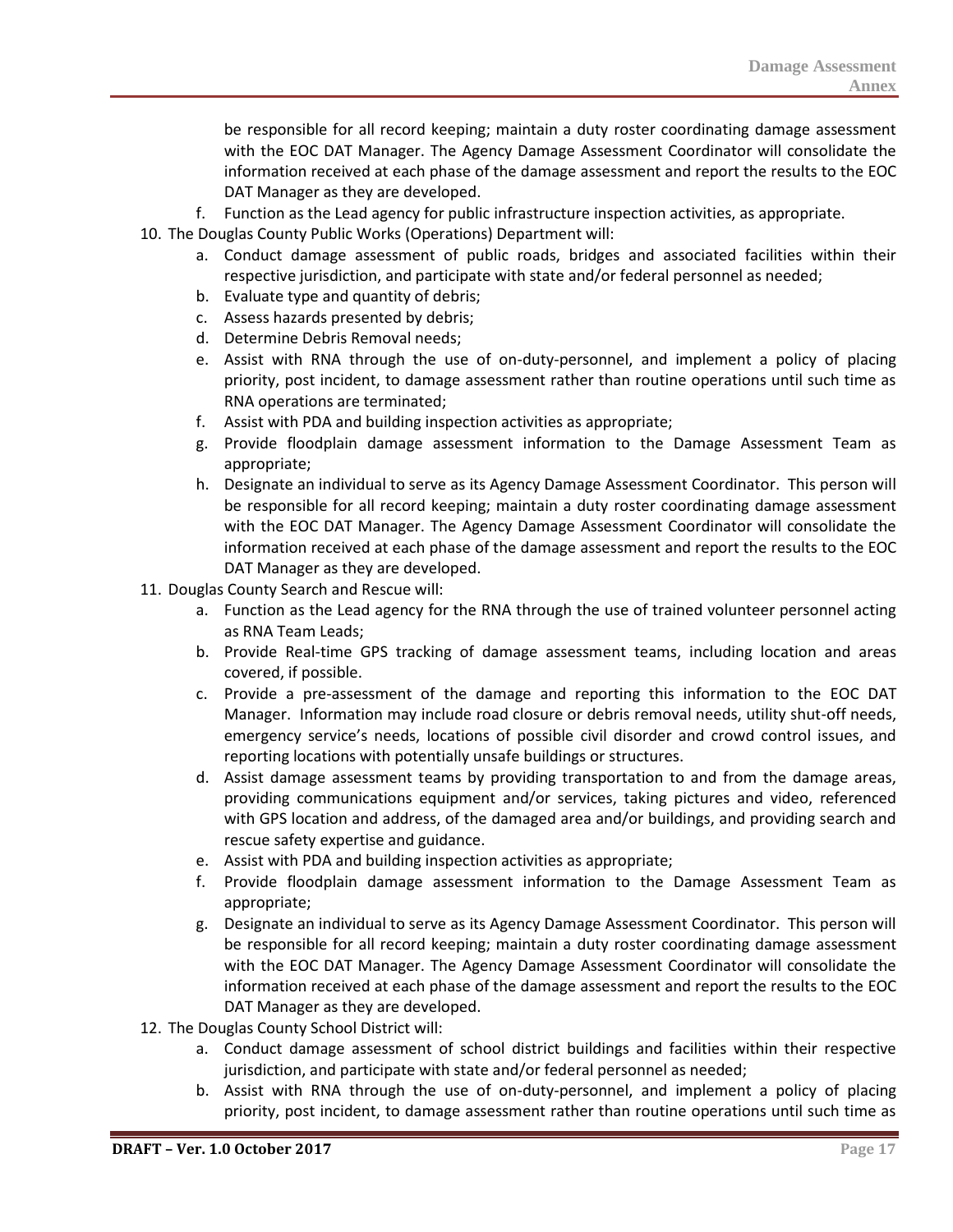RNA operations are terminated;

- c. Assist with PDA and building inspection activities as appropriate;
- d. Provide floodplain damage assessment information to the Damage Assessment Team as appropriate;
- e. Designate an individual to serve as its Agency Damage Assessment Coordinator. This person will be responsible for all record keeping; maintain a duty roster coordinating damage assessment with the EOC DAT Manager. The Agency Damage Assessment Coordinator will consolidate the information received at each phase of the damage assessment and report the results to the EOC DAT Manager as they are developed.
- 13. The Douglas County Sheriff's Office/Incident Command will:
	- a. Receive and consolidate initial reports for their sections with information, as applicable, on:
		- i. Type and location of the disaster;
		- ii. Time of onset;
		- iii. Number of persons killed, injured, missing, or in danger;
		- iv. Special assistance, manpower or equipment needed to save lives;
		- v. Location and means of communications e.g., telephone, radio, for follow-on information reports; and
		- vi. Person in charge (department or agency).
	- b. Assist with RNA through use of on-duty personnel to conduct "windshield surveys" and to check pre-designated priority facilities within specific patrol beats.
	- c. Until RNA operations are terminated, maintain a policy of placing priority on assessing damage rather than routine law enforcement and crowd/traffic control functions.
	- d. Assist with PDA and building inspection activities, as appropriate.
	- e. Maintain updated information throughout the response and recovery phases of the disaster; ensure supporting documentation is safeguarded through the final damage assessment;
	- f. Assess and report resource availability to the EOC for the duration of the disaster;
	- g. Ensure the EOC Planning Section receives timely reports on information/data gathered throughout the "response" and "recovery" phases of the disaster.
- 14. Tri-County Health Department (TCHD) will:
	- a. Conduct damage assessment relative to health and environmental impacts of the disaster;
	- b. Assess health impacts with regard to drinking water, wastewater, food contamination, vector control and infectious disease;
	- c. Assess other immediate and long-term public health concerns;
	- d. Designate an individual to serve as its Agency Damage Assessment Coordinator. This person will be responsible for all damage assessment record keeping carried out under the ARC Plan; maintaining a local duty roster; and coordinating damage assessment with the EOC DAT Manager. The Agency Damage Assessment Coordinator will consolidate the information received at each phase of the damage assessment and report the results to the EOC DAT Manager as they are developed; and
	- e. Coordinate damage assessment with state and federal health and environmental officials as appropriate.
- 15. USDA Farm Service Agency, USDA Natural Resources Conservation Service, Colorado Department of Agriculture and Colorado State University (CSU) Cooperative Extension will:
	- a. Collectively conduct damage assessment of agricultural resources (land, structures, fences and other improvements) and products;
	- b. Designate an individual to serve as its Agency Damage Assessment Coordinator. This person will be responsible for all damage assessment record keeping carried out under the ARC Plan; maintaining a local duty roster; and coordinating damage assessment with the EOC DAT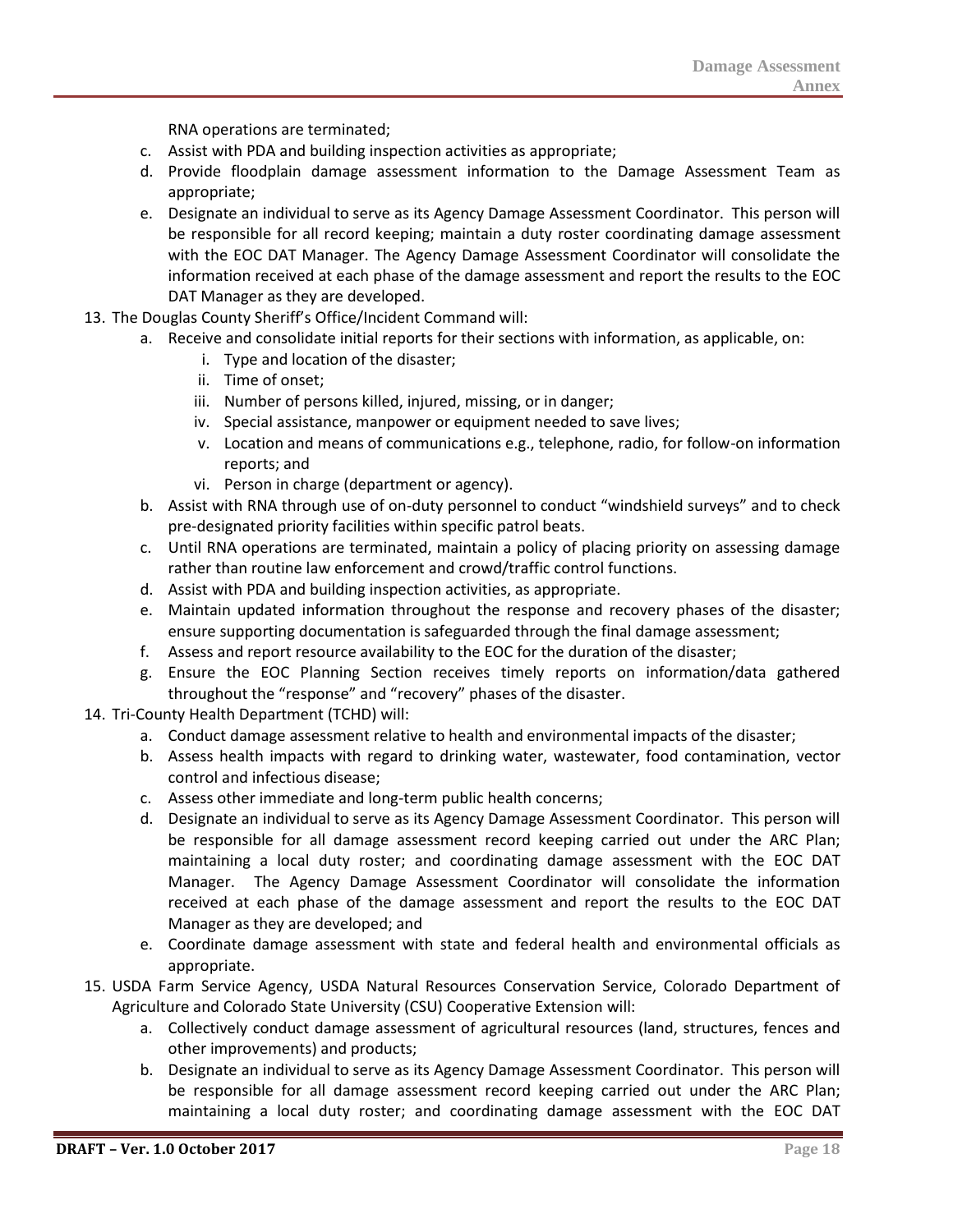Manager. The Agency Damage Assessment Coordinator will consolidate the information received at each phase of the damage assessment and report the results to the EOC DAT Manager as they are developed; and

- c. Prepare the necessary documents for review and action by local and state agricultural authorities, as appropriate.
- 16. The American Red Cross (ARC) will (at the request of OEM) attempt to provide initial event information such as :
	- a. Communities and potential number of people impacted by the disaster;
	- b. Information about the type or extent of residential damage that has occurred;
	- c. Conduct detailed damage assessment to determine damage to the contents of residential structures;
	- d. Designate an individual to serve as its Agency Damage Assessment Coordinator. This person will be responsible for all damage assessment record keeping carried out under the ARC Plan; maintaining a local duty roster; and coordinating damage assessment with the EOC DAT Manager. The Agency Damage Assessment Coordinator will consolidate the information received at each phase of the damage assessment and report the results to the EOC DAT Manager as they are developed.
	- e. ARC support efforts;
	- f. Provide a trained government liaison to the EOC to coordinate ARC emergency response functions.
- 17. Utilities (communications, energy, water and sanitation) will:
	- a. Conduct damage assessments of their resources, in coordination with state and federal personnel as appropriate;
	- b. Assist with RNA through use of on-duty personnel and implement a policy of placing priority, post incident, to damage assessment rather than routine operations until RNA operations are terminated. Utility personnel will be responsible for self-assessment of their facilities and/or infrastructure and reporting to the EOC.
	- c. Provide timely damage assessment information to the Douglas County EOC and the EOC DAT Manager, especially as it relates to interruptions of critical services;
	- d. Assist with the PDA and building inspection activities, as appropriate.
- 18. All Agencies/Jurisdictions as appropriate will:
	- a. Actively participate in the Damage Assessment process;
	- b. Conduct damage assessment of their resources, in coordination with state and federal personnel, as appropriate;
	- c. Develop and/or maintain damage assessment capabilities and procedures for implementation of this Annex;
	- d. Maintain pre-disaster maps, blueprints, photos, and other documents of facilities and/or critical infrastructure within your jurisdiction.
	- e. Identify non-governmental groups that could assist the agency/jurisdiction during an emergency or disaster;
	- f. Select and train personnel in damage assessment techniques;
	- g. Conduct damage assessment of pre-identified facilities and/or infrastructure within the agency/jurisdiction during an emergency or disaster;
	- h. Provide the EOC with a timely, consolidated report of all damages to critical or essential facilities and/or infrastructure (as defined in this Annex);
	- i. Receive, record, and consolidate all damage reports made by private citizens within the jurisdiction and forward to the EOC during an emergency or disaster, if appropriate.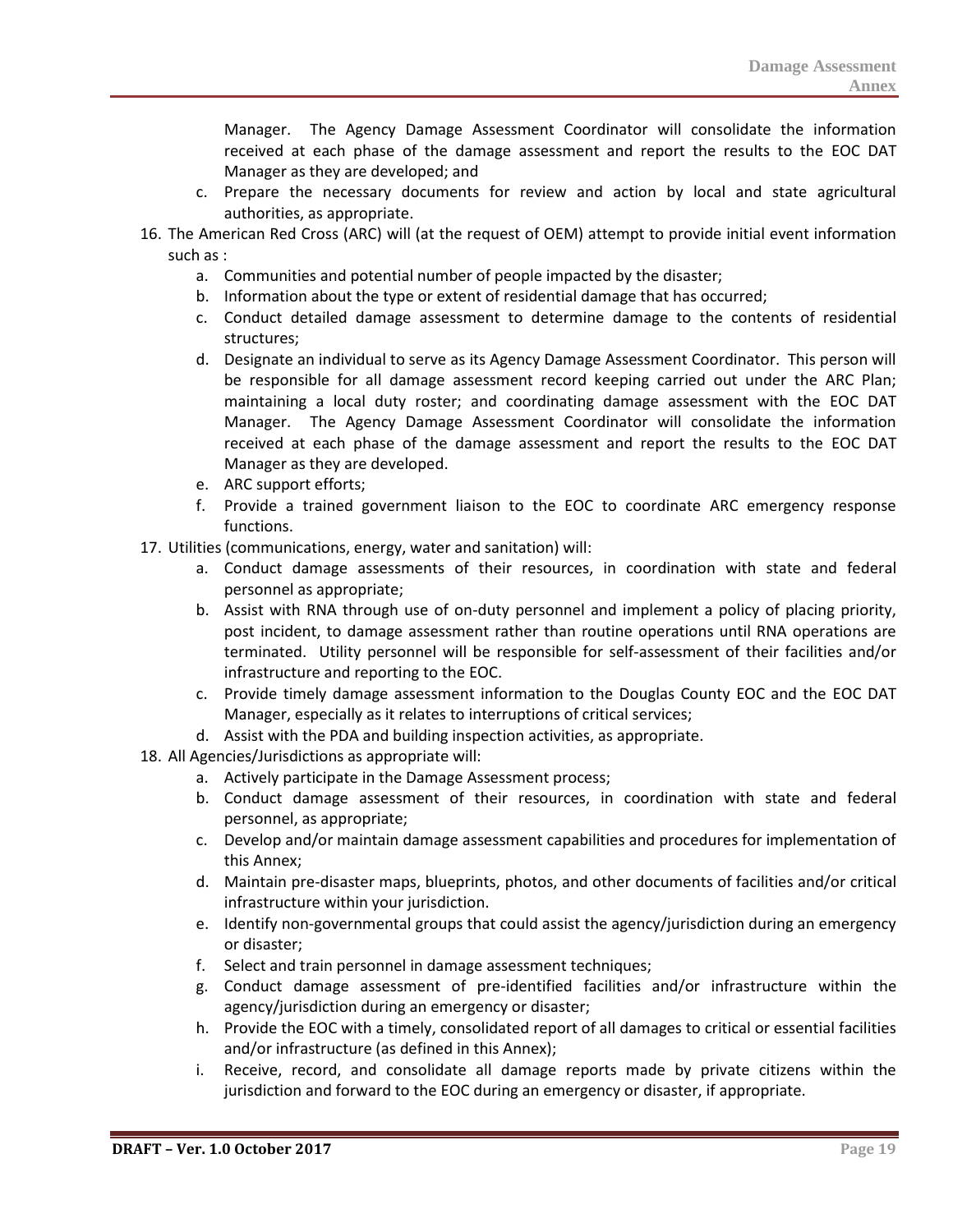#### <span id="page-21-0"></span>**F. Damage Assessment Activation and Deployment**

When an incident has occurred that reasonably appears to have the potential of exceeding the response capability of the county, this Annex shall be activated by any one of the following: the Douglas OEM Director, the Douglas OEM Coordinator, Sheriff's Office, FFESS Director, Assessor's Office or an emergency response agency. Douglas OEM will notify the EOC Manager and activate the Damage Assessment Unit within the EOC Planning Section. The EOC will notify all law enforcement and fire agencies, search and rescue, public works departments, utility providers, special districts, and other response agencies.

Once Activated, RNA procedures shall remain in effect until terminated by the IC/EOC. Termination shall be based upon the determination that the incident is, in fact, not of sufficient scope to exceed the available capabilities of the county or at such time as the RNA is completed and a determination has been made to transition to the IDA process.

#### <span id="page-21-1"></span>**G. Assessment Operations**

A coordinated effort is necessary for capturing the full extent of damages in the county. All agencies involved should utilize a common and agreed upon reporting format whether it is available software, database or paper. Depending on the scope and size of the incident and available resources, agencies comprising Damage Assessment Teams (DATs) may decide to conduct field operations together or separately. This is due to the need for different pieces of information and to the differing amounts of time it takes for each agency to conduct an assessment. Taking this into consideration, the number of visits to one location should be consolidated.

#### 1. Damage Assessment Team (DAT) Positions:



Emergency Operations Center **Damage Assessment Operations**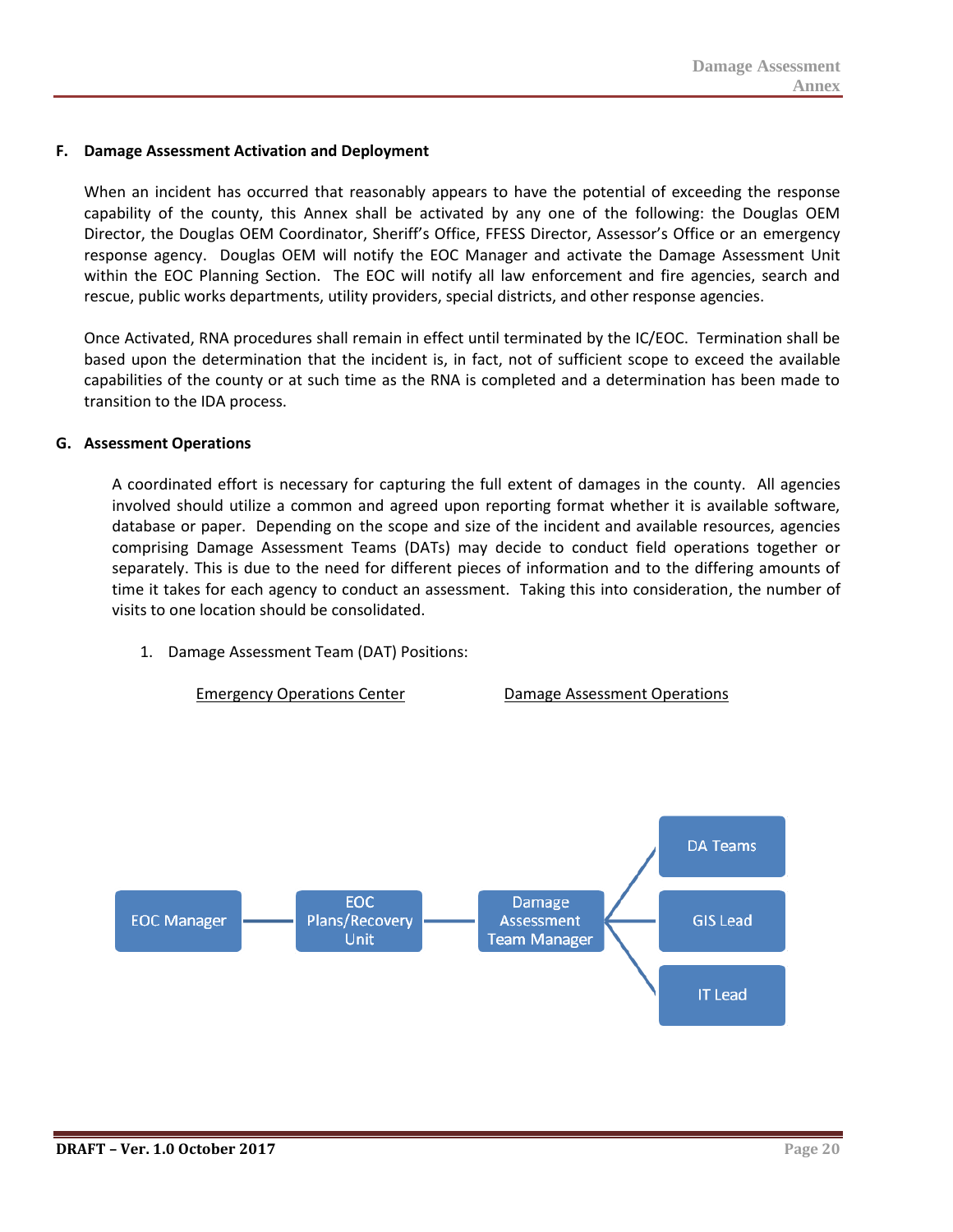- a. Damage Assessment Team Coordinators Group meets regularly to assure coordination and information sharing among all agencies involved in damage assessment. DAT Coordinators Group is initially organized by OEM and is comprised of representatives from the following agencies:
	- i. County Assessor's Office
	- ii. Animal Control
	- iii. Coroner
	- iv. Facilities, Fleet and Emergency Support Services (FFESS)
	- v. Building Inspections
	- vi. Open Space
	- vii. Parks and Trails
	- viii. Public Works Engineering
	- ix. Public Works Operations
	- x. Search and Rescue (DCSAR)
	- xi. DC School District
	- xii. Tri-County Health (TCHD)
	- xiii. USDA
	- xiv. CSU Extension
	- xv. American Red Cross
	- xvi. Utilities Gas
	- xvii. Utilities Electrical
	- xviii. Utilities Telecommunications
	- xix. Utilities Sanitation/Waste Water
	- xx. Utilities Water
- b. EOC Recovery Section Chief provides the framework to coordinate the multi-agency and multi-jurisdiction transition from response to recovery following an incident. Responsibilities (as they pertain to damage assessment include:
	- i. Provide support in addressing and resolving issues that arise.
	- ii. Initiate coordination between Damage Assessment Leader, IMT and EOC operations.
	- iii. Assure that a common operating picture is maintained in all areas involved in recovery.
- c. Damage Assessment Manager staffed by a representative from the agency designated as the lead. Responsibilities include:
	- i. Overall damage assessment coordination among all agencies involved.
	- ii. Establishing data collection and information management processes.
	- iii. Sharing consolidated damage assessment data to EOC personnel through EOC situational awareness systems.
	- iv. Coordinating with the EOC and Incident Command to identify and mitigate potential safety issues to DAT members.
	- v. Coordinating, scheduling and dispatching the deployment of field personnel (Damage Assessment Teams, i.e. DATs) during the damage assessment process.
- d. Damage Assessment Teams (DATs) responsible for conducting field components of damage assessment operations. Teams may be developed as a multi-agency unit or separate departmental units, which will be determined during the initial Damage Assessment Team Coordinators Group meeting. Responsibilities include:
	- i. Performing accurate assessments of damages in the impacted areas.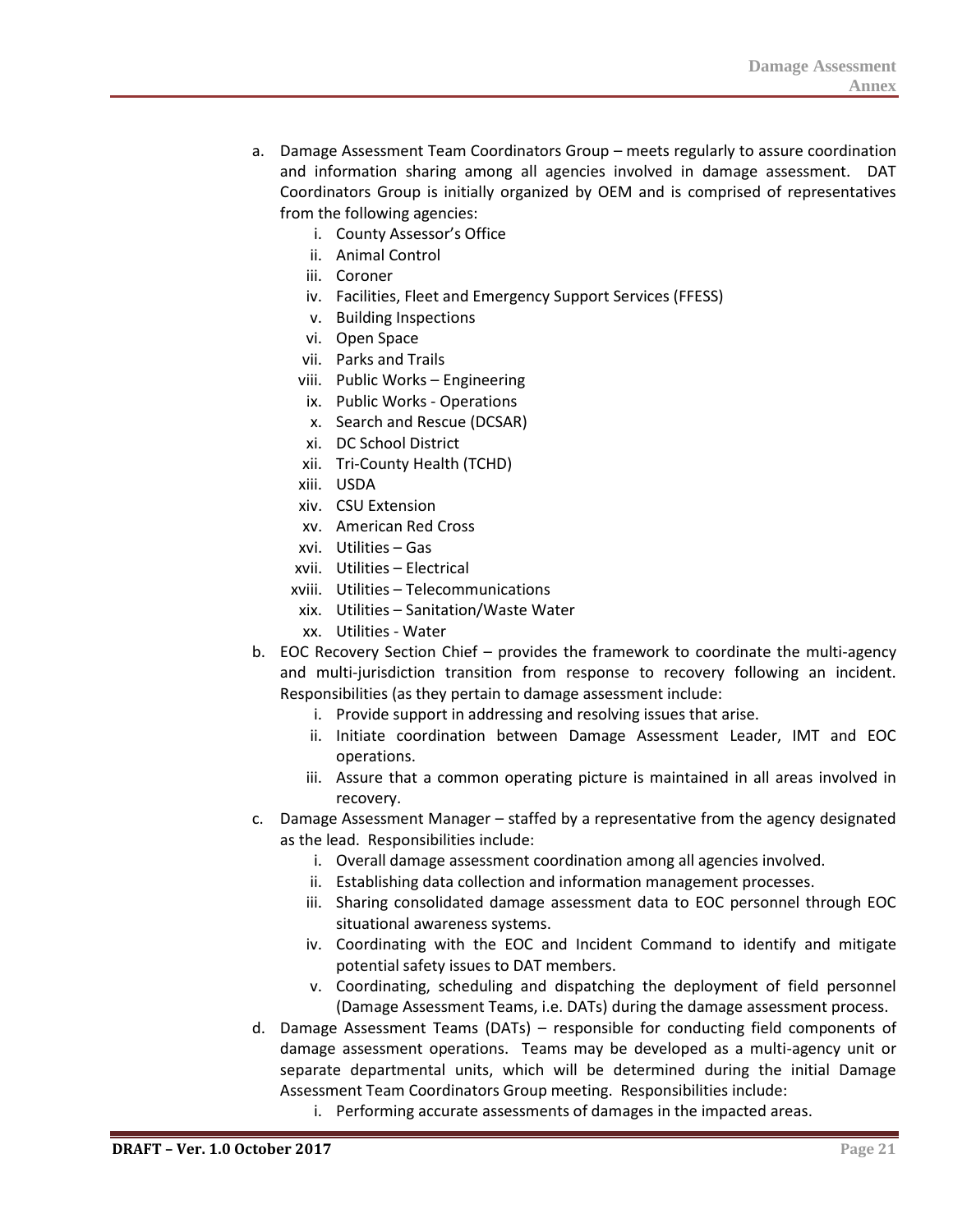- ii. Report any safety concerns observed in the field.
- iii. Assist in data consolidation process to assure accuracy.
- iv. Notify Damage Assessment Manager of any resource needs for conducting field operations
- v. Participate in daily briefings and debriefings.
- e. Damage Assessment GIS Lead staffed by a GIS position in the GIS Unit of the EOC. Responsibilities include:
	- i. Developing maps to depict information that is gathered by field personnel.
	- ii. Establishing procedures for quickly gathering and processing data into maps.
	- iii. Coordinate the use of data and mapping software and assist in troubleshooting issues.
- f. Data Collection Lead staffed by a representative from the agency designated as the lead. Responsibilities include:
	- i. Gathering information needs from all involved agencies.
	- ii. Establishing and maintaining a process for gathering data from all agencies involved.
	- iii. Coordinating data input process (if paper forms are used).
	- iv. Delivering consolidated data to the EOC Damage Assessment Team Manager.
- g. Supporting Agencies includes all agencies conducting damage assessment after a disaster. Responsibilities include:
	- i. Coordinating field components with EOC Damage Assessment Team Manager.
	- ii. Sharing information gathered with the EOC Damage Assessment Team Manager.
- 2. Starting Damage Assessment Operations:
	- a. The EOC Manager or OEM Director shall connect with the Incident Commander or IMT IC to set IDA parameters. Items to agree upon are the personnel authorized to perform the IDA and obtain agreement on execution timelines for damage assessment, information sharing and communication of results.
	- b. Information will be gathered from the Situational Awareness Unit in the EOC and the IMT to be shared with damage assessment personnel.
	- c. An information request will be made to field observers still working in hazard areas for additional information or changes to primary assessment data.
	- d. An information request will be made to field observers still working in hazard areas for additional information or changes to primary assessment data.
	- e. The Office of Emergency Management will facilitate a meeting among agencies and organizations identified in this annex to develop a common operating picture and to determine a lead for damage assessment for the incident.
	- f. A lead from each discipline (determined internally by each department or agency) and an overall team leader will be identified.
	- g. The EOC Damage Assessment Team Manager will begin developing a detailed damage assessment processes, teams, operating location (parking and access issues should be considered), and resolve coordination issues.
- 3. Ongoing Operations:
	- a. Daily briefings will be conducted at the start and end of each day that damage assessment is conducted.
		- i. Initial briefings will provide assignments for damage assessment personnel and ensure a common operating picture.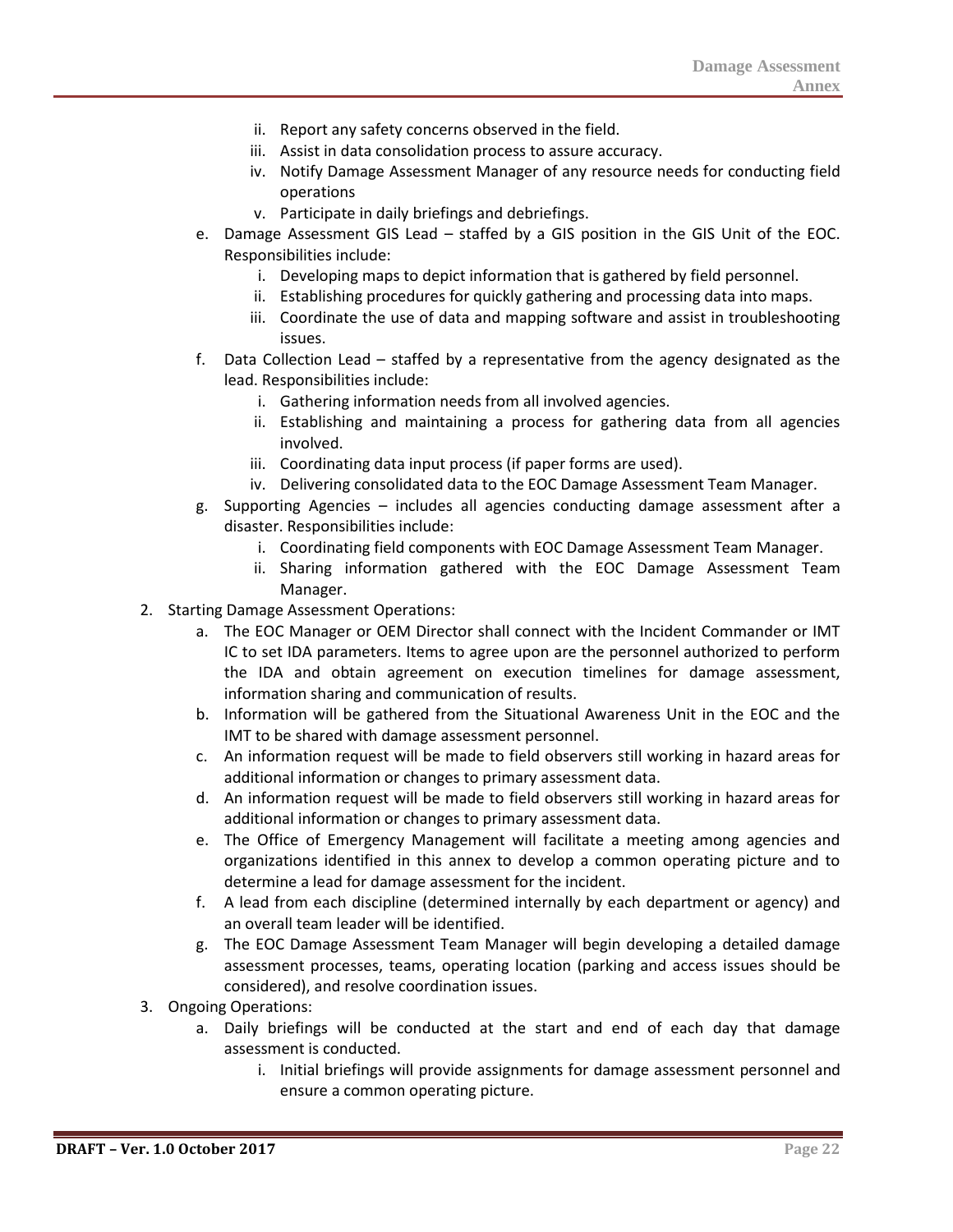- ii. Daily debriefs are held to compile data, review the day's efforts, address safety concerns and to provide further information for the situation report.
- b. A daily situation report will be produced by the EOC Damage Assessment Team Manager (or designee) that will summarize the information gained from all agencies involved in damage assessment efforts.
- 4. Record Keeping:
	- a. All agencies involved are responsible for collecting and documenting all pertinent information, including costs and expenditures, insurance information, photos of damages, lease agreements, invoices/receipts, daily activity reports, and equipment logs (hours, miles, gas).

#### <span id="page-24-0"></span>**H. Safety and Security**

1. Safety.

DAT Team members may be exposed to many hazards during the various phases of Disaster Assessment following a disaster. Selected risk factors may include the following:

- a. Earthquake aftershocks.
- b. Falling material or flying objects.
- c. Exposure to hazardous materials.
- d. Excessive noise, dust, smoke and fire.
- e. Contaminated air and water.
- f. Downed electrical lines.
- g. Dangerous equipment.
- h. Armed looters and thieves.
- i. Physical demands, insomnia, excessive fatigue and stress.
- j. Adverse weather.
- k. Working in unfamiliar surroundings.

The DAT Team Lead has the primary responsibility to ensure that good safety practices are always followed throughout the operation. In order that safety is considered by all involved safety must be a topic covered in each briefing and critique. The DAT Team Lead will ensure that all operations are monitored for compliance.

While the DAT Team Lead is ultimately responsible for ensuring the safety of the responders, each team member must also recognize and practice safety procedures to ensure for the welfare of the entire team. As a result, all team members must identify unsafe acts and hazardous conditions and must report them to their supervisor. If possible, unsafe or hazardous conditions will be mitigated.

2. Security.

Security of equipment is a responsibility of each team member. Team members will not only be operating in a potentially unsafe environment, but security risks may also pose threats to personnel. It is essential that the team develops a plan to ensure that personnel, equipment are secure.

If security becomes an issue during the mission, the EOC DAT Manager will discuss the need for law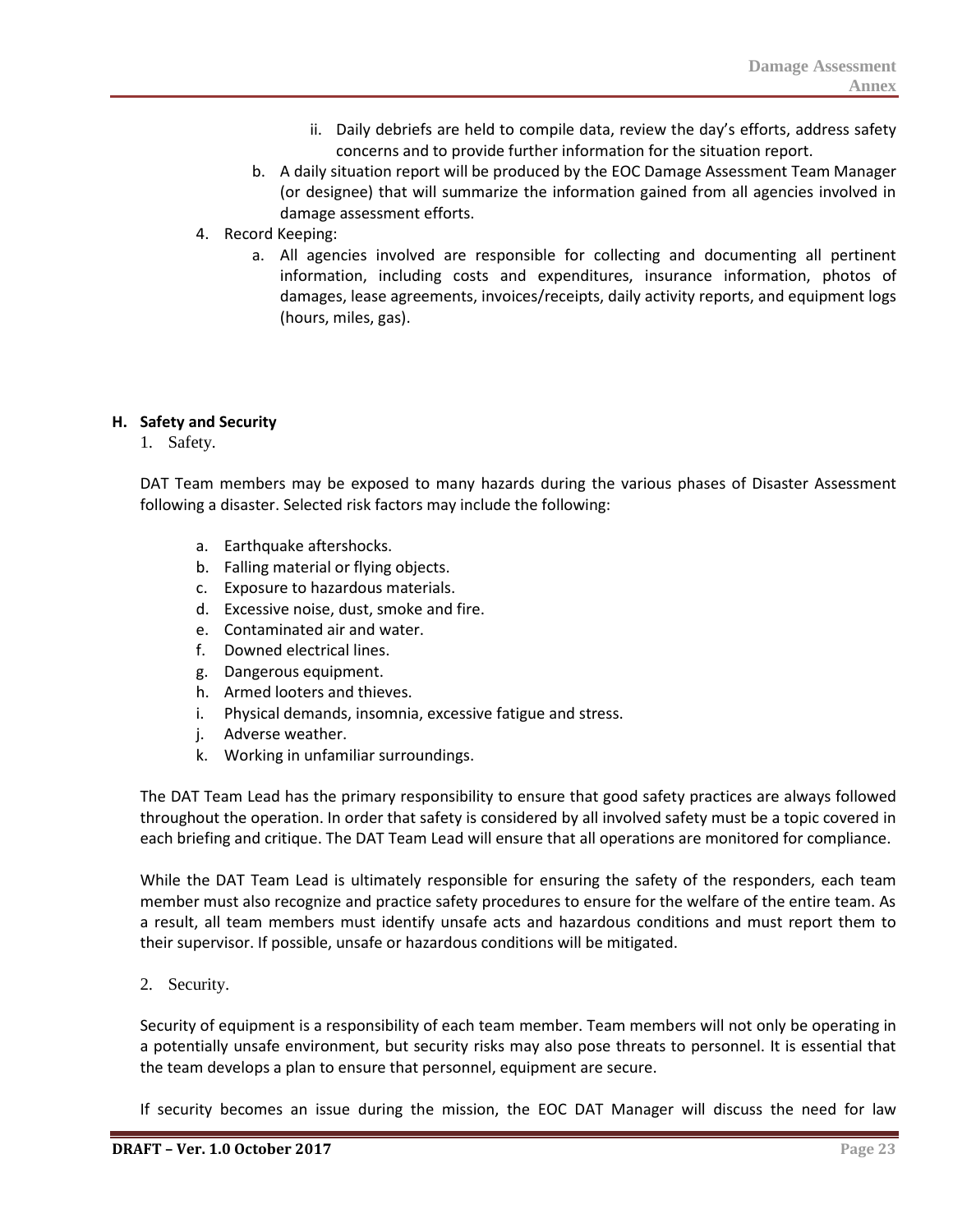enforcement. The EOC DAT Manager may work with the local jurisdiction to obtain protection team members. If local resources cannot be committed to the team, the RNA Team Leader may wish to communicate requirements to the EOC. The EOC may provide law enforcement officers from other areas to support the team.

#### <span id="page-25-0"></span>**I. Resources**

- 1. The American Red Cross (ARC) performs disaster assessment as the basis for their disaster relief program. The intent of the assessment is to establish a level of damage on which the level of ARC assistance is based. The ARC does not set a dollar value to the estimated loss. Affected living units are categorized by type (single family, apartment or mobile home) and by degree of damage (no visible damage, affected damage, minor damage, major damage or destroyed). After the initial "windshield" survey, individual casework for clients may begin and a home visit to accomplish additional detailed damage assessment is often done. Again, this is not to determine a dollar value loss, but to determine what items were damaged or lost that fall within the ARC disaster assistance program for repair or replacement.
- 2. The Colorado Department of Transportation (CDOT) has mounted cameras around the Denver metro area. These may be used to identify areas that have sustained damage. The web siteis: <http://www.cotrip.org/atis/web.ZoomboxMarshal?device=CCTV&Zoombox=12>
- 3. Civil Air Patrol may be available to provide air support of the damage assessmenteffort.
- 4. Search & Rescue, through the use of 4x4 vehicles, foot teams, K-9 teams, snowmobiles, all-terrain vehicles, UAV's and aircraft can determine the extent and area of damage sustained.
- 5. Information Technology and Geographic Information Services (GIS) will provide technical andmapping support to DA field teams.
- 6. Public Safety and Health Department officials may provide safety information and guidance to DA field teams.
- 7. The Amateur Radio Emergency Services group for Douglas and Elbert County (ARESDEC) may be able to provide radioand video support to DA field teams.
- 8. During the IDRA as many photographs as possible are taken to record the severity and type of damage. Some of these will be used in the EOC to identify the type and location of damage, along with detailed maps of the overall incident area.
- 9. Private sector partners, such as Pictometry may be able to provide satellite imagery of damaged areas.
- 10. FEMA Public Assistance forms are available at: <http://www.fema.gov/government/grant/pa/forms.shtm>
- 11. The Amateur Radio Emergency Services group for Douglas and Elbert County Services (ARESDEC) provides the Douglas County Sheriff and the Office of Emergency Management with a variety of communications capabilities using licensed amateur radio (ham) frequencies and with additional capabilities via the Internet when it is desired and available:
	- a. At fixed locations such as hospitals and temporary ones such asshelters
	- b. In mobile units and on foot to provide situational awareness of changing conditions such as wildfire or flash flood, and to monitor field team activity such as Aviation Operations or Disaster Assessment.